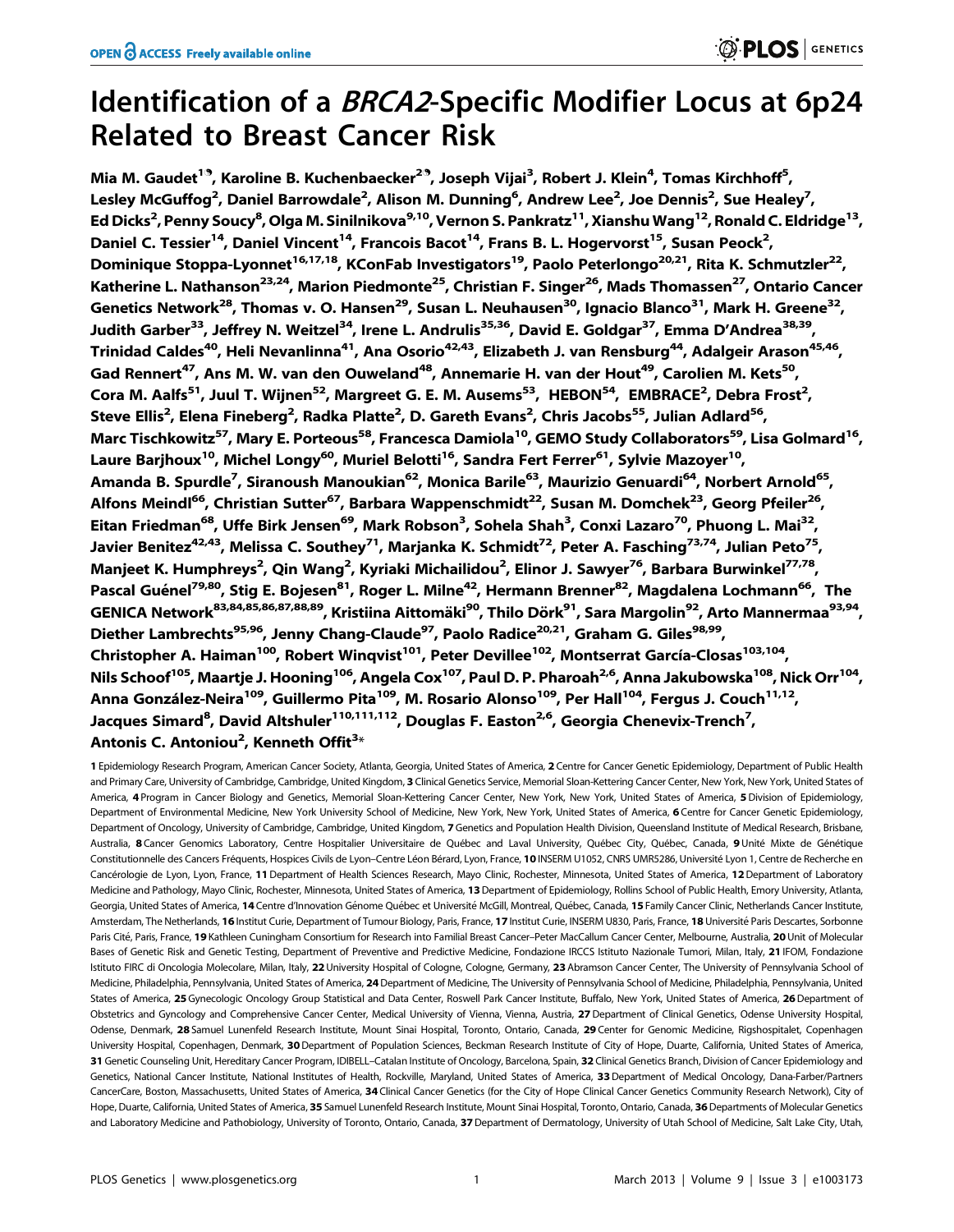United States of America, 38 Department of Surgery, Oncology, and Gastroenterology, University of Padua, Padua, Italy, 39 Immunology and Molecular Oncology Unit, Istituto Oncologico Veneto IOV-IRCCS, Padua, Italy, 40 Molecular Oncology Laboratory, Hospital Clinico San Carlos, IdISSC, Madrid, Spain, 41 Department of Obstetrics and Gynecology, University of Helsinki and Helsinki University Central Hospital, Helsinki, Finland, 42 Human Genetics Group, Spanish National Cancer Centre (CNIO), Madrid, Spain, 43 Biomedical Network on Rare Diseases (CIBERER), Madrid, Spain, 44 Department of Genetics, University of Pretoria, Pretoria, South Africa, 45 Department of Pathology, Landspitali University Hospital, Reykjavik, Iceland, 46 BMC, Faculty of Medicine, University of Iceland, Reykjavik, Iceland, 47 Clalit National Israeli Cancer Control Center and Department of Community Medicine and Epidemiology, Carmel Medical Center and B. Rappaport Faculty of Medicine, Haifa, Israel, 48 Department of Clinical Genetics, Family Cancer Clinic, Frasmus University Medical Center, Rotterdam, The Netherlands, 49 Department of Genetics, University Medical Center, Groningen University, Groningen, The Netherlands, 50 Department of Human Genetics, Radboud University Nijmegen Medical Centre, Nijmegen, The Netherlands, 51 Department of Clinical Genetics, Academic Medical Center, Amsterdam, The Netherlands, 52 Department of Human Genetics and Department of Clinical Genetics, Leiden University Medical Center, Leiden, The Netherlands, 53 Department of Medical Genetics, University Medical Center Utrecht, Utrecht, The Netherlands, 54 Department of Epidemiology, Netherlands Cancer Institute, Amsterdam, The Netherlands, 55 Clinical Genetics, Guy's and St. Thomas' NHS Foundation Trust, London, United Kingdom, 56Yorkshire Regional Genetics Service, Leeds, United Kingdom, 57Department of Medical Genetics, University of Cambridge, Cambridge, United Kingdom, 58 South East of Scotland Regional Genetics Service, Western General Hospital, Edinburgh, United Kingdom, 59 National Cancer Genetics Network, UNICANCER Genetic Group, France, 60 Cancer Genetics Unit, INSERM U916, Institut Bergonié, Université de Bordeaux, Bordeaux, France, 61 Laboratoire de Génétique Chromosomique, Hôtel Dieu Centre Hospitalier, Chambéry, France, 62 Unit of Medical Genetics, Department of Preventive and Predictive Medicine, Fondazione IRCCS Istituto Nazionale Tumori (INT), Milan, Italy, 63 Division of Cancer Prevention and Genetics, Istituto Europeo di Oncologia, Milan, Italy, 64 Fiorgen Foundation for Pharmacogenomics and Unit of Medical Genetics, Department of Clinical Physiopathology, University of Florence, Italy, 65 University Hospital of Schleswig-Holstein, University Kiel, Kiel, Germany, 66 Department of Gynaecology and Obstetrics, Division of Tumor Genetics, Klinikum rechts der Isar, Technical University, Munich, Germany, 67 University of Heidelberg, Heidelberg, Germany, 68 Sheba Medical Center, Tel Aviv, Israel, 69 Department of Clinical Genetics, Aarhus University Hospital, Aarhus, Denmark, 70 Molecular Diagnostic Unit, Hereditary Cancer Program, IDIBELL–Catalan Institute of Oncology, Barcelona, Spain, 71 Centre for Molecular, Environmental, Genetic, and Analytic Epidemiology, The University of Melbourne, Melbourne, Australia, 72Netherlands Cancer Institute, Antoni van Leeuwenhoek Hospital, Amsterdam, The Netherlands, 73University Breast Center Franconia, Department of Gynecology and Obstetrics, University Hospital Erlangen, Erlangen, Germany, 74 Department of Medicine, Division of Hematology and Oncology, David Geffen School of Medicine, University of California Los Angeles, Los Angeles, California, United States of America, 75 London School of Hygiene and Tropical Medicine, London, United Kingdom, 76 Division of Cancer Studies, NIHR Comprehensive Biomedical Research Centre, Guy's & St. Thomas' NHS Foundation Trust in partnership with King's College London, London, United Kingdom, 77 Department of Obstetrics and Gynecology, University of Heidelberg, Heidelberg, Germany, 78 Molecular Epidemiology Group, German Cancer Research Center (DKFZ), Heidelberg, Germany, 79 Inserm (National Institute of Health and Medical Research), CESP (Center for Research in Epidemiology and Population Health), U1018, Environmental Epidemiology of Cancer, Villejuif, France, 80 University of Paris-Sud, UMR-S 1018, Villejuif, France, 81 Copenhagen General Population Study and Department of Clinical Biochemistry, Herlev Hospital, Copenhagen University Hospital, University of Copenhagen, Copenhagen, Denmark, 82 Division of Clinical Epidemiology and Aging Research, German Cancer Research Center, Heidelberg, Germany, 83 Dr. Margarete Fischer-Bosch-Institute of Clinical Pharmacology, Stuttgart, Germany, 84 University of Tübingen, Tübingen, Germany, 85 Molecular Genetics of Breast Cancer, Deutsches Krebsforschungszentrum (DKFZ), Heidelberg, Germany, 86 Institute for Prevention and Occupational Medicine of the German Social Accident Insurance (IPA), Bochum, Germany, 87 Institute and Outpatient Clinic of Occupational Medicine, Saarland University Medical Center and Saarland University Faculty of Medicine, Homburg, Germany, 88 Institute of Pathology, Medical Faculty of the University of Bonn, Bonn, Germany, 89 Department of Internal Medicine, Evangelische Kliniken Bonn gGmbH, Johanniter Krankenhaus, Bonn, Germany, 90 Department of Clinical Genetics, Helsinki University Central Hospital, Helsinki, Finland, 91 Department of Obstetrics and Gynecology, Hannover Medical School, Hannover, Germany, 92 Department of Oncology and Pathology, Karolinska Institute, Stockholm, Sweden, 93 School of Medicine, Institute of Clinical Medicine, Pathology, and Forensic Medicine, Biocenter Kuopio, Cancer Center of Eastern Finland, University of Eastern Finland, Kuopio, Finland, 94Imaging Center, Department of Clinical Pathology, Kuopio University Hospital, Kuopio, Finland, 95 Vesalius Research Center, VIB, Leuven, Belgium, 96 Laboratory for Translational Genetics, Department of Oncology, University of Leuven, Belgium, 97 Division of Cancer Epidemiology, German Cancer Research Center (DKFZ), Heidelberg, Germany, 98 Cancer Epidemiology Centre, The Cancer Council Victoria, Melbourne, Australia, 99 Centre for Molecular, Environmental, Genetic, and Analytic Epidemiology, The University of Melbourne, Melbourne, Australia, 100 Department of Preventive Medicine, Keck School of Medicine, University of Southern California, Los Angeles, Califomia, United States of America, 101 Laboratory of Cancer Genetics and Tumor Biology, Department of Clinical Genetics and Biocenter Oulu, University of Oulu, Oulu University Hospital, Oulu, Finland, 102 Department of Human Genetics and Department of Pathology, Leiden University Medical Center, Leiden, The Netherlands, 103 Division of Genetics and Epidemiology and Division of Breast Cancer Research, The Institute of Cancer Research, Sutton, United Kingdom, 104 Division of Breast Cancer Research, Breakthrough Breast Cancer Research Centre, Institute of Cancer Research, London, United Kingdom, 105 Medical Epidemiology and Biostatistics, Karolinska Institutet, Stockholm, Sweden, 106 Department of Medical Oncology, Erasmus University Medical Center, Rotterdam, The Netherlands, 107 CRUK/YCR Sheffield Cancer Research Centre, Department of Oncology, University of Sheffield, Sheffield, United Kingdom, 108 Department of Genetics and Pathology, Pomeranian Medical University, Szczecin, Poland, 109 Human Genotyping–CEGEN Unit, Human Cancer Genetics Program, Spanish National Cancer Research Centre [CNIO], Madrid, Spain, 110Department of Molecular Biology and Medicine, Massachusetts General Hospital, Boston, Massachusetts, United States of America, 111Program in Medical and Population Genetics, Broad Institute of Harvard and MIT, Cambridge, Massachusetts, United States of America, 112 Departments of Genetics and Medicine, Harvard Medical School, Boston, Massachusetts, United States of America

## Abstract

Common genetic variants contribute to the observed variation in breast cancer risk for BRCA2 mutation carriers; those known to date have all been found through population-based genome-wide association studies (GWAS). To comprehensively identify breast cancer risk modifying loci for BRCA2 mutation carriers, we conducted a deep replication of an ongoing GWAS discovery study. Using the ranked P-values of the breast cancer associations with the imputed genotype of 1.4 M SNPs, 19,029 SNPs were selected and designed for inclusion on a custom Illumina array that included a total of 211,155 SNPs as part of a multi-consortial project. DNA samples from 3,881 breast cancer affected and 4,330 unaffected BRCA2 mutation carriers from 47 studies belonging to the Consortium of Investigators of Modifiers of BRCA1/2 were genotyped and available for analysis. We replicated previously reported breast cancer susceptibility alleles in these BRCA2 mutation carriers and for several regions (including FGFR2, MAP3K1, CDKN2A/B, and PTHLH) identified SNPs that have stronger evidence of association than those previously published. We also identified a novel susceptibility allele at 6p24 that was inversely associated with risk in BRCA2 mutation carriers (rs9348512; per allele HR = 0.85, 95% CI 0.80-0.90, P = 3.9 $\times$ 10<sup>-8</sup>). This SNP was not associated with breast cancer risk either in the general population or in BRCA1 mutation carriers. The locus lies within a region containing TFAP2A, which encodes a transcriptional activation protein that interacts with several tumor suppressor genes. This report identifies the first breast cancer risk locus specific to a BRCA2 mutation background. This comprehensive update of novel and previously reported breast cancer susceptibility loci contributes to the establishment of a panel of SNPs that modify breast cancer risk in BRCA2 mutation carriers. This panel may have clinical utility for women with BRCA2 mutations weighing options for medical prevention of breast cancer.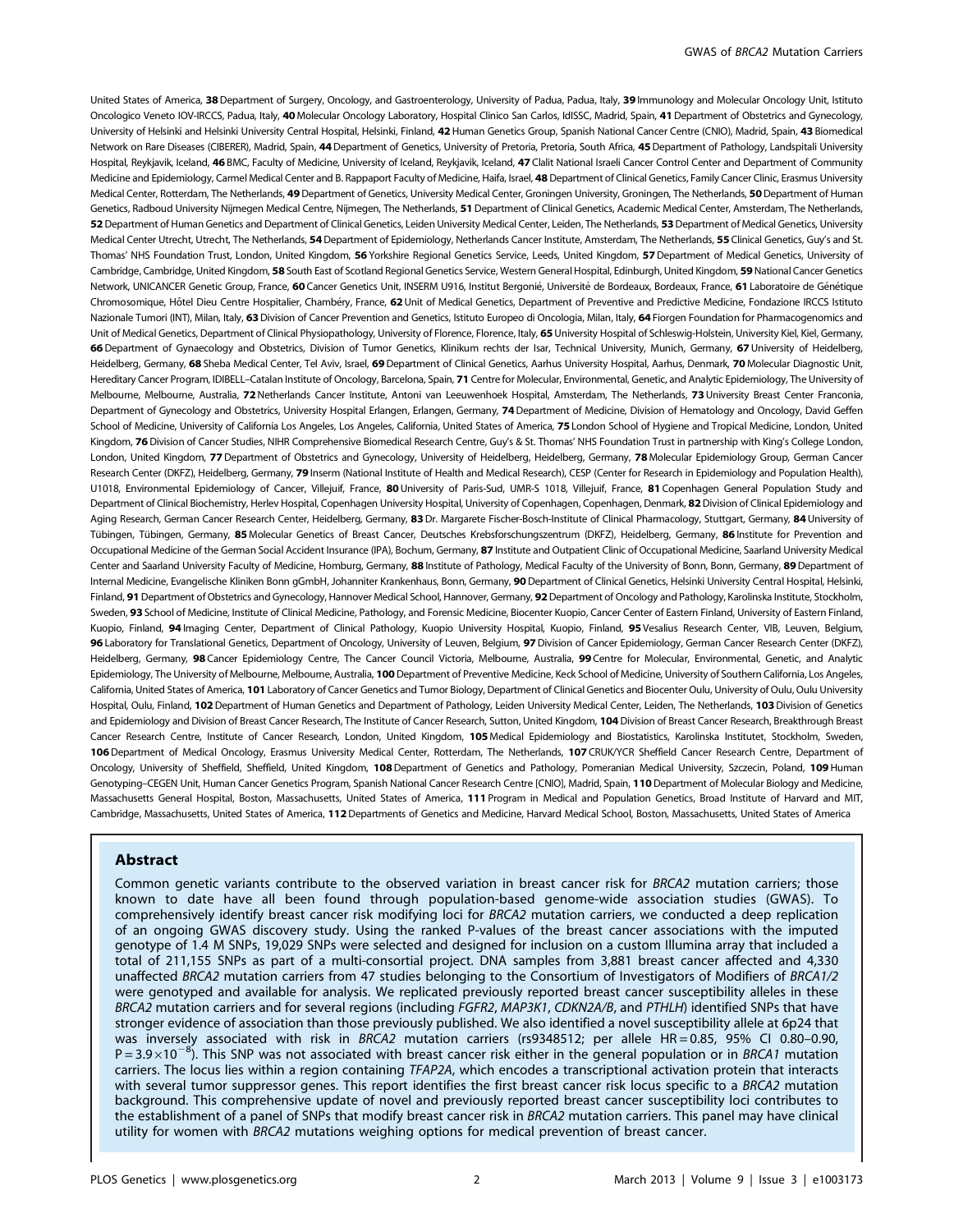Citation: Gaudet MM, Kuchenbaecker KB, Vijai J, Klein RJ, Kirchhoff T, et al. (2013) Identification of a BRCA2-Specific Modifier Locus at 6p24 Related to Breast Cancer Risk. PLoS Genet 9(3): e1003173. doi:10.1371/journal.pgen.1003173

**Editor:** Kent W. Hunter, National Cancer Institute, United States of America

#### Received August 31, 2012; Accepted October 30, 2012; Published March 27, 2013

This is an open-access article, free of all copyright, and may be freely reproduced, distributed, transmitted, modified, built upon, or otherwise used by anyone for any lawful purpose. The work is made available under the Creative Commons CC0 public domain dedication.

Funding: This work was supported by the following institutions: iCOGS: The creation of the custom Illumina multiplex chip and the genotyping of the BRCA2 carriers in CIMBA was made possible by grants from the Starr Cancer Consortium I4-A402 (PI: K Offit), the Sandra Taub Memorial Fund of the Breast Cancer Research Foundation (PI: K Offit), the Norman and Carol Stone Cancer Genetics Fund (PI: K Offit), and the European Commission's Seventh Framework Programme grant agreement 223175 (HEALTH-F2-2009-223175). AC Antoniou is a Cancer Research UK Senior Cancer Research Fellow. G Chenevix-Trench is an NHMRC Senior Principal Research Fellow. Consortium of Modifiers of BRCA1/2 Associations: The CIMBA data management and data analysis were supported by Cancer Research UK grants C12292/A11174 and C1287/A10118. S Healey is supported by an NHMRC Program Grant to G Chenevix-Trench. AC Antoniou is a Cancer Research UK Senior Cancer Research Fellow. G Chenevix-Trench is an NHMRC Senior Principal Research Fellow. Amsterdam Breast Cancer Study: The ABCS study was supported by the Dutch Cancer Society [grants NKI 2007-3839; 2009 4363]; BBMRI-NL, which is a Research Infrastructure financed by the Dutch government (NWO 184.021.007); and the Dutch National Genomics Initiative. Bavarian Breast Cancer Cases and Controls: The work of the BBCC was partly funded by ELAN–Fond of the University Hospital of Erlangen. British Breast Cancer Study: The BBCS is funded by Cancer Research UK and Breakthrough Breast Cancer and acknowledges NHS funding to the NIHR Biomedical Research Centre, and the National Cancer Research Network (NCRN). Breast Cancer Family Registry Studies: The Australian Breast Cancer Family Study (ABCFS), New York City (New York Breast CFR), Northern California Breast Cancer Family Registry (NC-BCFR), Ontario Familial Breast Cancer Registry (OFBCR), and Utah (Utah Breast CFR) work was supported by the United States National Cancer Institute, National Institutes of Health (NIH), under RFA-CA-06-503 (P30 CA13696 and P30 ES009089), and through cooperative agreements with members of the BCFR and Principal Investigators, including Cancer Care Ontario (U01 CA69467), Columbia University (U01 CA69398), Cancer Prevention Institute of California (U01 CA69417), Fox Chase Cancer Center (U01 CA69631), Huntsman Cancer Institute (U01 CA69446), and University of Melbourne (U01 CA69638). The ABCFS was also supported by the National Health and Medical Research Council of Australia, the New South Wales Cancer Council, the Victorian Health Promotion Foundation (Australia), and the Victorian Breast Cancer Research Consortium. The New York BCFR site was also supported by NIH grants P30 CA13696 and P30 ES009089. MC Southey is a NHMRC Senior Research Fellow and a Victorian Breast Cancer Research Consortium Group Leader. Baltic Familial Breast Ovarian Cancer Consortium: BFBOCC is partly supported by: Lithuania (BFBOCC-LT), Research Council of Lithuania grant LIG-19/2010, and Hereditary Cancer Association (Paveldimo vežio asociacija). Latvia (BFBOCC-LV) is partly supported by LSC grant 10.0010.08 and in part by a grant from the ESF Nr.2009/0220/1DP/1.1.1.2.0/09/APIA/VIAA/016. Breast Cancer in Galway Genetic Study: Guy's & St. Thomas' NHS Foundation Trust in partnership with King's College London, United Kingdom. BRCA-gene mutations and breast cancer in South African women: BMBSA was supported by grants from the Cancer Association of South Africa (CANSA) to EJ van Rensburg NIH R01CA74415 and P30 CA033752. Beckman Research Institute of the City of Hope: SL Neuhausen was partially supported by the Morris and Horowitz Families Endowed Professorship. BRICOH was supported by NIH R01CA74415 and NIH P30 CA033752. Breast Cancer Study of the University Clinic Heidelberg: The BSUCH study was supported by the Dietmar-Hopp Foundation, the Helmholtz Society and the German Cancer Research Center (DKFZ). Rigshospitalet: The CBCS study was supported by the NEYE Foundation. CECILE Breast Cancer Study: The CECILE study was funded by Fondation de France, Institut National du Cancer (INCa), Ligue Nationale contre le Cancer, Ligue contre le Cancer Grand Ouest, Agence Nationale de Sécurité Sanitaire (ANSES), Agence Nationale de la Recherche (ANR). Copenhagen General Population Study: The CGPS was supported by the Chief Physician Johan Boserup and Lise Boserup Fund, the Danish Medical Research Council and Herlev Hospital. Spanish National Cancer Centre: The CNIO work was partially supported by Spanish Association against Cancer (AECC08), RTICC 06/0020/1060, FISPI08/1120, Mutua<br>Madrileña Foundation (FMMA) and SAF2010-20493. Spanish National Cancer C Foundation, the Red Temática de Investigación Cooperativa en Cáncer and grants from the Asociación Española Contra el Cáncer and the Fondo de Investigación Sanitario (PI11/00923 and PI081120). City of Hope Cancer Center: The City of Hope Clinical Cancer Genetics Community Research Network is supported by Award Number RC4A153828 (PI: JN Weitzel) from the National Cancer Institute and the Office of the Director, National Institutes of Health. CONsorzio Studi ITaliani sui Tumori Ereditari Alla Mammella: CONSIT TEAM was funded by grants from Fondazione Italiana per la Ricerca sul Cancro (Special Project ''Hereditary tumors''), Italian Association for Cancer Research (AIRC, IG 8713), Italian Ministry of Health (Extraordinary National Cancer Program 2006, "Alleanza contro il Cancro" and<br>"Progetto Tumori Femminili), Italian Ministry of Education, U by funds from Italian citizens who allocated the 5×1000 share of their tax payment in support of the Fondazione IRCCS Istituto Nazionale Tumori, according to Italian laws (INT-Institutional strategic projects ''561000''). German Cancer Research Center: The DKFZ study was supported by the DKFZ. Genen Omgeving studie van de werkgroep Hereditiair Borstkanker Onderzoek Nederland: The DNA HEBON study is supported by the Dutch Cancer Society grants NKI1998-1854, NKI2004- 3088, NKI2007-3756, the NWO grant 91109024, the Pink Ribbon grant 110005, and the BBMRI grant CP46/NWO. Epidemiological study of BRCA1 & BRCA2<br>mutation carriers: EMBRACE is supported by Cancer Research UK Grants C1287/A101 Biomedical Research Centre, Manchester. ESTHER Breast Cancer Study: The ESTHER study was supported by a grant from the Baden Württemberg Ministry of Science, Research and Arts. Additional cases were recruited in the context of the VERDI study, which was supported by a grant from the German Cancer Aid (Deutsche Krebshilfe). German Consortium of Hereditary Breast and Ovarian Cancer: GC-HBOC is supported by the German Cancer Aid (grant no 109076), by the Center for Molecular Medicine Cologne (CMMC), and by Deutsche Krebshilfe (107 352). GC-HBOC is supported by Deutsche Krebshilfe. Genetic Modifiers of cancer risk in BRCA1/2 mutation carriers: The GEMO study was supported by the Ligue National Contre le Cancer; the Association ''Le cancer du sein, parlons-en!'' Award and the Canadian Institutes of Health Research for the "CIHR Team in Familial Risks of Breast Cancer" program. Gene Environment Interaction and Breast Cancer in Germany: The GENICA was funded by the Federal Ministry of Education and Research (BMBF) Germany grants 01KW9975/5, 01KW9976/8, 01KW9977/0 and 01KW0114, the Robert Bosch Foundation, Stuttgart, Deutsches Krebsforschungszentrum (DKFZ), Heidelberg, Institute for Prevention and Occupational Medicine of the German Social Accident Insurance (IPA), Bochum, as well as the Department of Internal Medicine, Evangelische Kliniken Bonn gGmbH, Johanniter Krankenhaus, Bonn, Germany. Gynecologic Oncology Group: This study was supported by National Cancer Institute grants to the Gynecologic Oncology Group (GOG) Administrative Office and Tissue Bank (CA 27469), the GOG Statistical and Data Center (CA 37517), and GOG's Cancer Prevention and Control Committee (CA 101165). MH Greene and PL Mai are supported by funding from the Intramural Research Program, NCI. Hospital Clinico San Carlos: HCSC was supported by a grant RD06/0020/0021 from RTICC (ISCIII), Spanish Ministry of Economy and Competitivity. Helsinki Breast Cancer Study: The HEBCS was financially supported by the Helsinki University Central Hospital Research Fund, Academy of Finland (132473),the Finnish Cancer Society, the Nordic Cancer Union, and the Sigrid Juselius Foundation. Hannover-Minsk Breast Cancer Study: The HMBCS was supported by a grant from the Friends of Hannover Medical School and by the Rudolf Bartling Foundation. Study of Genetic Mutations in Breast and Ovarian Cancer patients in Hong Kong and Asia: HRBCP is supported by The Hong Kong Hereditary Breast Cancer Family Registry and the Dr. Ellen Li Charitable Foundation, Hong Kong. Molecular Genetic Studies of Breast and Ovarian Cancer in Hungary: Hungarian Breast and Ovarian Cancer Study was supported by Hungarian Research Grant KTIA-OTKA CK-80745 and the Norwegian EEA Financial Mechanism HU0115/ NA/2008-3/OP-9. Institut Catala d'Oncologia: The ICO study was supported by the Asociación Espanola Contra el Cáncer, Spanish Health Research Foundation, Ramón Areces Foundation, Carlos III Health Institute, Catalan Health Institute, and Autonomous Government of Catalonia and contract grant numbers ISCIIIRETIC RD06/0020/1051, PI09/02483, PI10/01422, PI10/00748, 2009SGR290, and 2009SGR283. Iceland Landspitali–University Hospital: The ILUH group was supported by the Icelandic Association ''Walking for Breast Cancer Research'' and by the Landspitali University Hospital Research Fund. INterdisciplinary HEalth Research Internal Team BReast CAncer susceptibility: INHERIT work was supported by the Canadian Institutes of Health Research for the ''CIHR Team in Familial Risks of Breast Cancer" program, the Canadian Breast Cancer Research Alliance grant 019511 and the Ministry of Economic Development, Innovation and Export Trade grant PSR-SIIRI-701. J Simard is Chairholder of the Canada Research Chair in Oncogenetics. Istituto Oncologico Veneto: The IOVHBOCS study was supported by Ministero dell'Istruzione, dell'Università e della Ricerca and Ministero della Salute ("Progetto Tumori Femminili" and RFPS 2006-5-341353, ACC2/R6.9''). Karolinska Breast Cancer Study: The KARBAC study was supported by the Swedish Cancer Society, the Gustav V Jubilee Foundation, and the Bert von Kantzow Foundation. Kuopio Breast Cancer Project: The KBCP was financially supported by the special Government Funding (EVO) of Kuopio University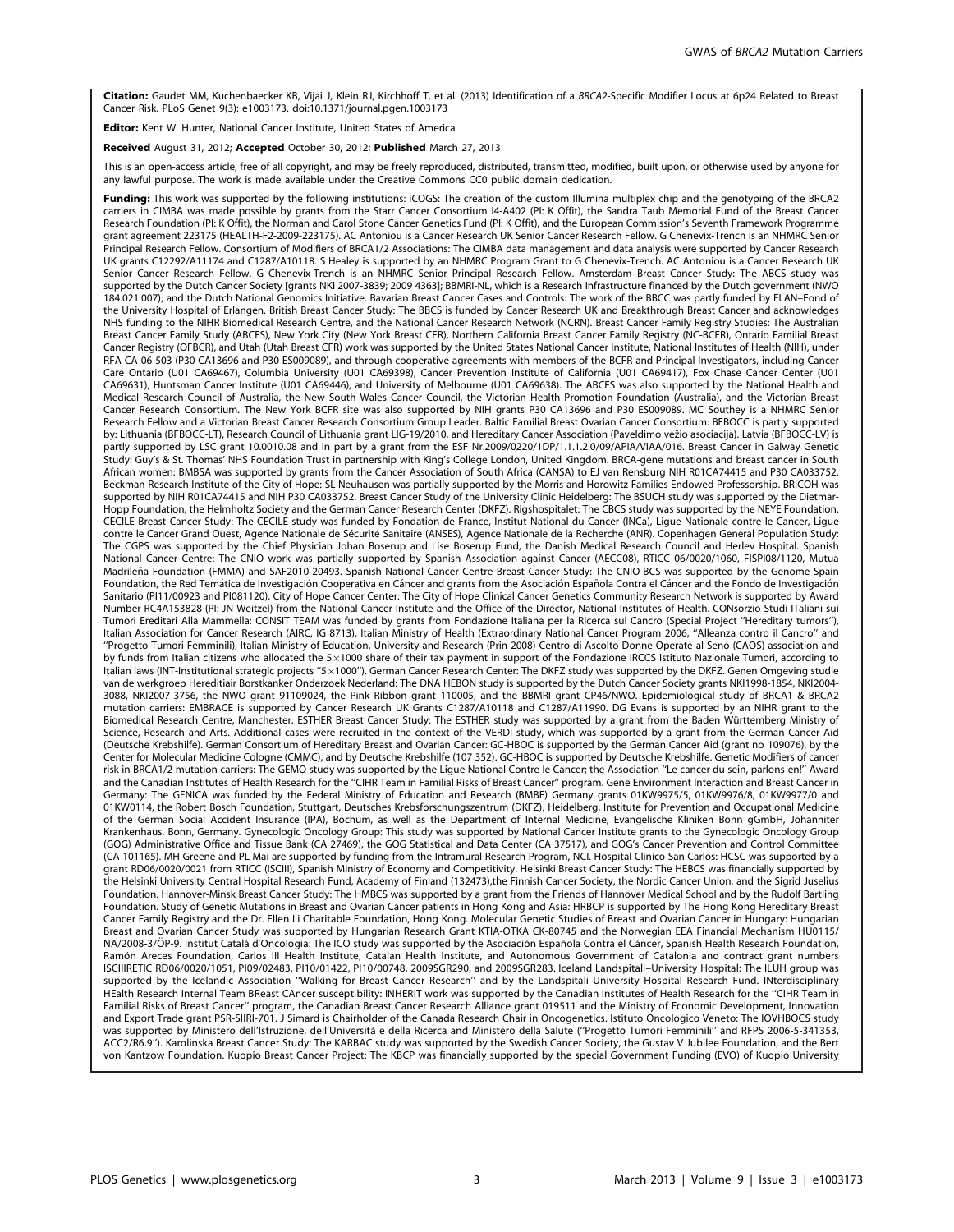Hospital grants, Cancer Fund of North Savo, the Finnish Cancer Organizations, the Academy of Finland, and by the strategic funding of the University of Eastern Finland. Kathleen Cuningham Consortium for Research into Familial Breast Cancer: kConFab is supported by grants from the National Breast Cancer Foundation and the National Health and Medical Research Council (NHMRC) and by the Queensland Cancer Fund; the Cancer Councils of New South Wales, Victoria, Tasmania, and South Australia; and the Cancer Foundation of Western Australia. G Chenevix-Trench and AB Spurdle are NHMRC Senior Research Fellows. Financial support for the AOCS was provided by the United States Army Medical Research and Materiel Command [DAMD17-01-1-0729], the Cancer Council of Tasmania and Cancer Foundation of Western Australia, and the NHMRC [199600]. G Chenevix-Trench is supported by the NHMRC. The Clinical Follow Up Study (funded 2001–2009 by NHMRC and currently by the National Breast Cancer Foundation and Cancer Australia #628333) Korean Hereditary Breast Cancer Study: KOHBRA is supported by a grant from the National R&D Program for Cancer Control, Ministry for Health, Welfare and Family Affairs, Republic of Korea (1020350). Leuven Multidisciplinary Breast Centre: LMBC is supported by the 'Stichting tegen Kanker' (232-2008 and 196-2010). D Lambrechts is supported by the FWO and the KULPFV/10/016-SymBioSysII. Mammary Carcinoma Risk Factor Investigation: The MARIE study was supported by the Deutsche Krebshilfe e.V. [70-2892-BR I], the Hamburg Cancer Society, the German Cancer Research Center, and the genotype work in part by the Federal Ministry of Education and Research (BMBF) Germany [01KH0402]. Mayo Clinic: MAYO is supported by NIH grant CA128978, an NCI Specialized Program of Research Excellence (SPORE) in Breast Cancer (CA116201), a U.S. Department of Defence Ovarian Cancer Idea award (W81XWH-10-1-0341), and grants from the Breast Cancer Research Foundation and the Komen Foundation for the Cure. Milan Breast Cancer Study Group: MBCSG was funded by grants from Fondazione Italiana per la Ricerca sul Cancro (Special Project ''Hereditary tumors''), Italian Association for Cancer Research (AIRC, IG 8713), Italian Ministry of Health (''Progetto Tumori Femminili''), and by Italian citizens who allocated the  $5\times1000$  share of their tax payment in support of the Fondazione IRCCS Istituto Nazionale Tumori, according to Italian laws (INT-Institutional strategic projects "5×1000"). Melbourne Collaborative Cohort Study: MCCS cohort recruitment was funded by VicHealth and Cancer Council Victoria. The MCCS was further supported by Australian NHMRC grants 209057, 251553 and 504711 and by infrastructure provided by Cancer Council Victoria. McGill University: The McGill Study was supported by Jewish General Hospital Weekend to End Breast Cancer, Quebec Ministry of Economic Development, Innovation and Export Trade. Multi-Ethnic Cohort: The MEC was supported by NIH grants CA63464, CA54281, CA098758, and CA132839. Memorial Sloan-Kettering Cancer Center: The MSKCC was supported by Breast Cancer Research Foundation, Niehaus Clinical Cancer Genetics Initiative, Andrew Sabin Family Foundation, and Lymphoma Foundation. Montreal Gene-Environment Breast Cancer Study: The work of MTLGEBCS was supported by the Quebec Breast Cancer Foundation, the Canadian Institutes of Health Research for the ''CIHR Team in Familial Risks of Breast Cancer'' program grant CRN-87521 and the Ministry of Economic Development, Innovation and Export Trade grant PSR-SIIRI-701. J Simard is Chairholder of the Canada Research Chair in Oncogenetics. National Cancer Institute: The research of MH Greene and PL Mai was supported by the Intramural Research Program of the US National Cancer Institute, NIH, and by support services contracts NO2-CP-11019-50 and N02-CP-65504 with Westat, Rockville, MD. National Israeli Cancer Control Center: NICCC is supported by Clalit Health Services in Israel. Some of its activities are supported by the Israel Cancer Association and the Breast Cancer Research Foundation (BCRF), New York. N. N. Petrov Institute of Oncology: The NNPIO study has been supported by the Russian Federation for Basic Research (grants 11-04-00227, 12-04-00928, and 12-04-01490) and the Federal Agency for Science and Innovations, Russia (contract 02.740.11.0780). Oulu Breast Cancer Study: The OBCS was supported by research grants from the Finnish Cancer Foundation, the Academy of Finland, the University of Oulu, and the Oulu University Hospital. Leiden University Medical Centre Breast Cancer Study: The ORIGO study was supported by the Dutch Cancer Society (RUL 1997-1505) and the Biobanking and Biomolecular Resources Research Infrastructure (BBMRI-NL CP16). The Ohio State University Comprehensive Cancer Center: OSUCCG is supported by the Ohio State University Comprehensive Cancer Center. SEABASS is supported by the Ministry of Science, Technology and Innovation, Ministry of Higher Education (UM.C/ HlR/MOHE/06) and Cancer Research Initiatives Foundation. The U.S. National Cancer Institute Polish Breast Cancer Study: The PBCS was funded by Intramural Research Funds of the National Cancer Institute, Department of Health and Human Services, USA. Karolinska Mammography Project for Risk Prediction of Breast Cancer - prevalent cases: The pKARMA study was supported by Märit and Hans Rausings Initiative Against Breast Cancer. Rotterdam Breast Cancer Study: The RBCS was funded by the Dutch Cancer Society (DDHK 2004-3124, DDHK 2009-4318). Singapore and Sweden Breast Cancer Study: The SASBAC study was supported by funding from the Agency for Science, Technology and Research of Singapore (A\*STAR), the U.S. National Institute of Health (NIH), and the Susan G. Komen Breast Cancer Foundation. Sheffield Breast Cancer Study: The SBCS was supported by Yorkshire Cancer Research S295, S299, and S305PA. South East Asian Breast Cancer Association Study: SEABASS is supported by the Ministry of Science, Technology and Innovation, Ministry of Higher Education (UM.C/HlR/ MOHE/06) and Cancer Research Initiatives Foundation. The Malaysian Breast Cancer Genetic Study is funded by research grants from the Malaysian Ministry of Science, Technology and Innovation; Ministry of Higher Education (UM.C/HIR/MOHE/06); and charitable funding from Cancer Research Initiatives Foundation. Study of Epidemiology and Risk Factors in Cancer Heredity: SEARCH is funded by programmegrants from Cancer Research UK [C490/A10124][C8197/A10123]. AM Dunning was funded by [C8197/A10865]. Sheba Medical Centre: The SMC study was partially funded through a grant by the Israel Cancer Association and the funding for the Israeli Inherited Breast Cancer Consortium. Swedish Breast Cancer Study: SWE-BRCA collaborators are supported by the Swedish Cancer Society. IHCC-Szczecin Breast Cancer Study: The SZBCS was supported by Grant PBZ\_KBN\_122/P05/2004. The University of Chicago Center for Clinical Cancer Genetics and Global Health: UCHICAGO is supported by grants from the U.S. National Cancer Institute (NIH/NCI) and by the Ralph and Marion Falk Medical Research Trust, the Entertainment Industry Fund National Women's Cancer Research Alliance, and the Breast Cancer Research Foundation. University of California Los Angeles: The UCLA study was supported by the Jonsson Comprehensive Cancer Center Foundation and the Breast Cancer Research Foundation. University of California San Francisco: The UCSF study was supported by the UCSF Cancer Risk Program and the Helen Diller Family Comprehensive Cancer Center. United Kingdom Breakthrough Generations Study: The UKBGS is funded by Breakthrough Breast Cancer and the Institute of Cancer Research (ICR). ICR acknowledges NHS funding to the NIHR Biomedical Research Centre. United Kingdom Familial Ovarian Cancer Registries: UKFOCR was supported by a project grant from CRUK to PDP Pharoah. University of Pennsylvania: The UPENN study was supported by the National Institutes of Health (NIH) (R01-CA102776 and R01-CA083855), Breast Cancer Research Foundation, Rooney Family Foundation, Susan G. Komen Foundation for the Cure, and the Facdonald Family Foundation. Victorian Familial Cancer Trials Group: The VFCTG study was supported by the Victorian Cancer Agency, Cancer Australia, and National Breast Cancer Foundation. Women's Cancer Program: The WCP at the Samuel Oschin Comprehensive Cancer Institute is funded by the American Cancer Society Early Detection Professorship (SIOP-06-258-01-COUN). Genetic Modifiers of Cancer Risk in BRCA1/2 Mutation Carriers (GEMO) study: The study was supported by the Ligue National Contre le Cancer, the Association ''Le cancer du sein, parlons-en!'' Award, and the Canadian Institutes of Health Research for the ''CIHR Team in Familial Risks of Breast Cancer'' program. The funders had no role in study design, data collection and analysis, decision to publish, or preparation of the manuscript.

Competing Interests: The authors have declared that no competing interests exist.

\* E-mail: offitk@mskcc.org

. These authors contributed equally to this work.

## Introduction

The lifetime risk of breast cancer associated with carrying a BRCA2 mutation varies from 40 to 84% [1]. To determine whether common genetic variants modify breast cancer risk for BRCA2 mutation carriers, we previously conducted a GWAS of BRCA2 mutation carriers from the Consortium of Investigators of Modifiers of BRCA1/2 (CIMBA) [2]. Using the Affymetrix 6.0

platform, the discovery stage results were based on 899 young  $( $40$  years) affected and 804 unaffected carriers of European$ ancestry. In a rapid replication stage wherein 85 discovery stage SNPs with the smallest P-values were genotyped in 2,486 additional BRCA2 mutation carriers, only published loci associated with breast cancer risk in the general population, including FGFR2 (10q26; rs2981575;  $P = 1.2 \times 10^{-8}$ ), were associated with breast cancer risk at the genome-wide significance level among BRCA2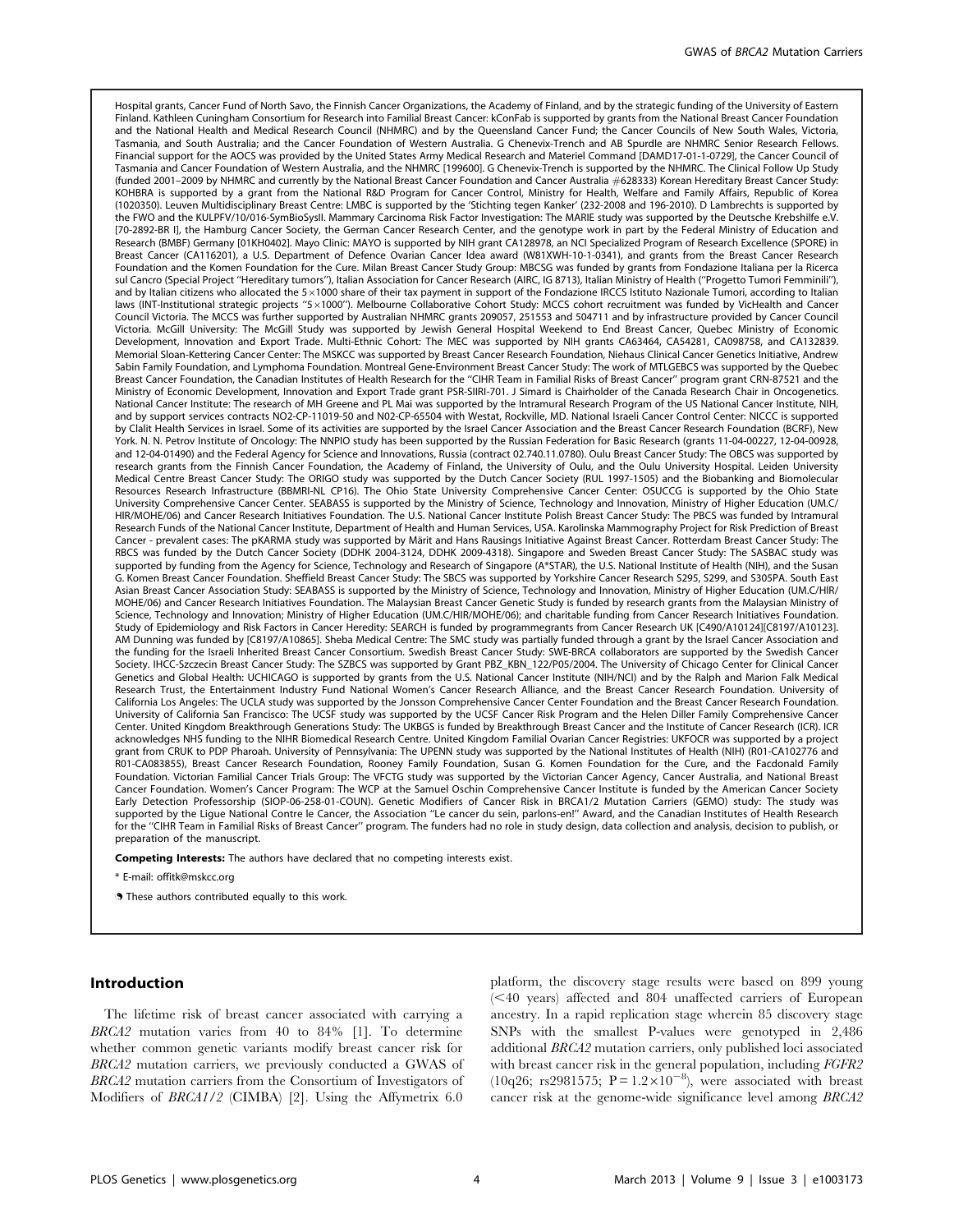## Author Summary

Women who carry BRCA2 mutations have an increased risk of breast cancer that varies widely. To identify common genetic variants that modify the breast cancer risk associated with BRCA2 mutations, we have built upon our previous work in which we examined genetic variants across the genome in relation to breast cancer risk among BRCA2 mutation carriers. Using a custom genotyping platform with 211,155 genetic variants known as single nucleotide polymorphisms (SNPs), we genotyped 3,881 women who had breast cancer and 4,330 women without breast cancer, which represents the largest possible, international collection of BRCA2 mutation carriers. We identified that a SNP located at 6p24 in the genome was associated with lower risk of breast cancer. Importantly, this SNP was not associated with breast cancer in BRCA1 mutation carriers or in a general population of women, indicating that the breast cancer association with this SNP might be specific to BRCA2 mutation carriers. Combining this BRCA2-specific SNP with 13 other breast cancer risk SNPs also known to modify risk in BRCA2 mutation carriers, we were able to derive a risk prediction model that could be useful in helping women with BRCA2 mutations weigh their risk-reduction strategy options.

mutation carriers. Two other loci, in ZNF365 (rs16917302) on 10q21 and a locus on 20q13 (rs311499), were also associated with breast cancer risk in BRCA2 mutation carriers with P-values $<$ 10<sup>-4</sup>  $(P = 3.8 \times 10^{-5}$  and  $6.6 \times 10^{-5}$ , respectively). A nearby SNP in ZNF365 was also associated with breast cancer risk in a study of unselected cases [3] and in a study of mammographic density [4]. Additional follow-up replicated the findings for rs16917302, but not rs311499 [5] in a larger set of BRCA2 mutation carriers. To seek additional breast cancer risk modifying loci for BRCA2 mutation carriers, we conducted an extended replication of the GWAS discovery results in a larger set of BRCA2 mutation carriers in CIMBA, which represents the largest, international collection of BRCA2 mutation carriers.

## Materials and Methods

## Ethics statement

Each of the host institutions (Table S1) recruited under ethically-approved protocols. Written informed consent was obtained from all subjects.

#### Study subjects

The majority of BRCA2 mutation carriers were recruited through cancer genetics clinics and some came from population or community-based studies. Studies contributing DNA samples to these research efforts were members of the Consortium of Investigators of Modifiers of BRCA1/2 (CIMBA) with the exception of one study (NICCC). Eligible subjects were women of European descent who carried a pathogenic BRCA2 mutation, had complete phenotype information, and were at least 18 years of age. Harmonized phenotypic data included year of birth, age at cancer diagnosis, age at bilateral prophylactic mastectomy and oophorectomy, age at interview or last follow-up, BRCA2 mutation description, self-reported ethnicity, and breast cancer estrogen receptor status.

GWAS discovery stage samples. Details of these samples have been described previously [2]. Data from 899 young  $\leq 40$ years) affected and 804 older  $($ >40 years) unaffected carriers of European ancestry from 14 countries were used to select SNPs for inclusion on the iCOGS array.

Samples genotyped in the extended replication set. Forty-seven studies from 24 different countries (including two East-Asian countries) provided DNA from a total of 10,048 BRCA2 mutations carriers. All eligible samples were genotyped using COGs, including those from the discovery stage.

#### Genotyping and quality control

BRCA2 SNP selection for inclusion on iCOGS. The Collaborative Oncological Gene-Environment Study (COGS) consortium developed a custom genotyping array (referred to as the iCOGS array) to provide efficient genotyping of common and rare genetic variants to identify novel loci that are associated with risk of breast, ovarian, and prostate cancers as well as to fine-map known cancer susceptibility loci. SNPs were selected for inclusion on iCOGS separately by each participating consortium: Breast Cancer Association Consortium (BCAC) [6], Ovarian Cancer Association Consortium (OCAC) [7], Prostate Cancer Association Group to Investigate Cancer Associated Alterations in the Genome (PRACTICAL) [8], and CIMBA. SNP lists from a BRCA1 GWAS and SNPs in candidate regions were used together with the BRCA2 GWAS lists to generate a ranked CIMBA SNP list that included SNPs with the following nominal proportions: 55.5% from the BRCA1 GWAS, 41.6% from the BRCA2 GWAS and fine mapping, 2.9% for CIMBA candidate SNPs. Each consortium was given a share of the array: nominally 25% of the SNPs each for BCAC, PRACTICAL and OCAC; 17.5% for CIMBA; and 7.5% for SNPs from commonly researched pathways (e.g., inflammation). For the CIMBA BRCA2 GWAS, we used the iCOGS array as the platform to genotype the extended replication set of the discovery GWAS stage [2]. SNPs were selected on the basis of the strength of their associations with breast cancer risk in the discovery stage [2], using imputed genotype data for 1.4 M SNPs identified through CEU+TSI samples on HapMap3, release 2. A ranked list of SNPs was based on the 1-df trend test statistic, after excluding highly correlated SNPs  $(r^2>0.4)$ . The final list included the 39,015 SNPs with the smallest p-values. An additional set of SNPs were selected for fine mapping of the regions surrounding the SNPs found to be associated with breast cancer in the discovery GWAS stage: rs16917302 on 10q21 and rs311499 on  $20q13$ , including SNPs with a MAF  $> 0.05$  located 500 kb in both directions of the SNP, based on HapMap 2 data. The final combined list of SNPs for the iCOGS array comprised 220,123 SNPs. Of these, 211,155 were successfully manufactured onto the array. The present analyses are based on the 19,029 SNPs selected on the basis of BRCA2 GWAS and fine mapping that were included on the iCOGS array.

Genotyping. The genotyping was performed on DNA samples from 10,048 *BRCA2* mutation carriers at the McGill University and Génome Québec Innovation Centre (Montreal, Canada). As a quality control measure, each plate included DNA samples from six individuals who were members of two CEPH trios. Some plates also contained three duplicate pairs of quality control samples. Genotypes were called using GenCall [9]. Initial calling was based on a cluster file generated using 270 samples from Hapmap2. To generate the final calls, we first selected a subset of 3,018 individuals, including samples from each of the genotyping centers in the iCOGS project, each of the participating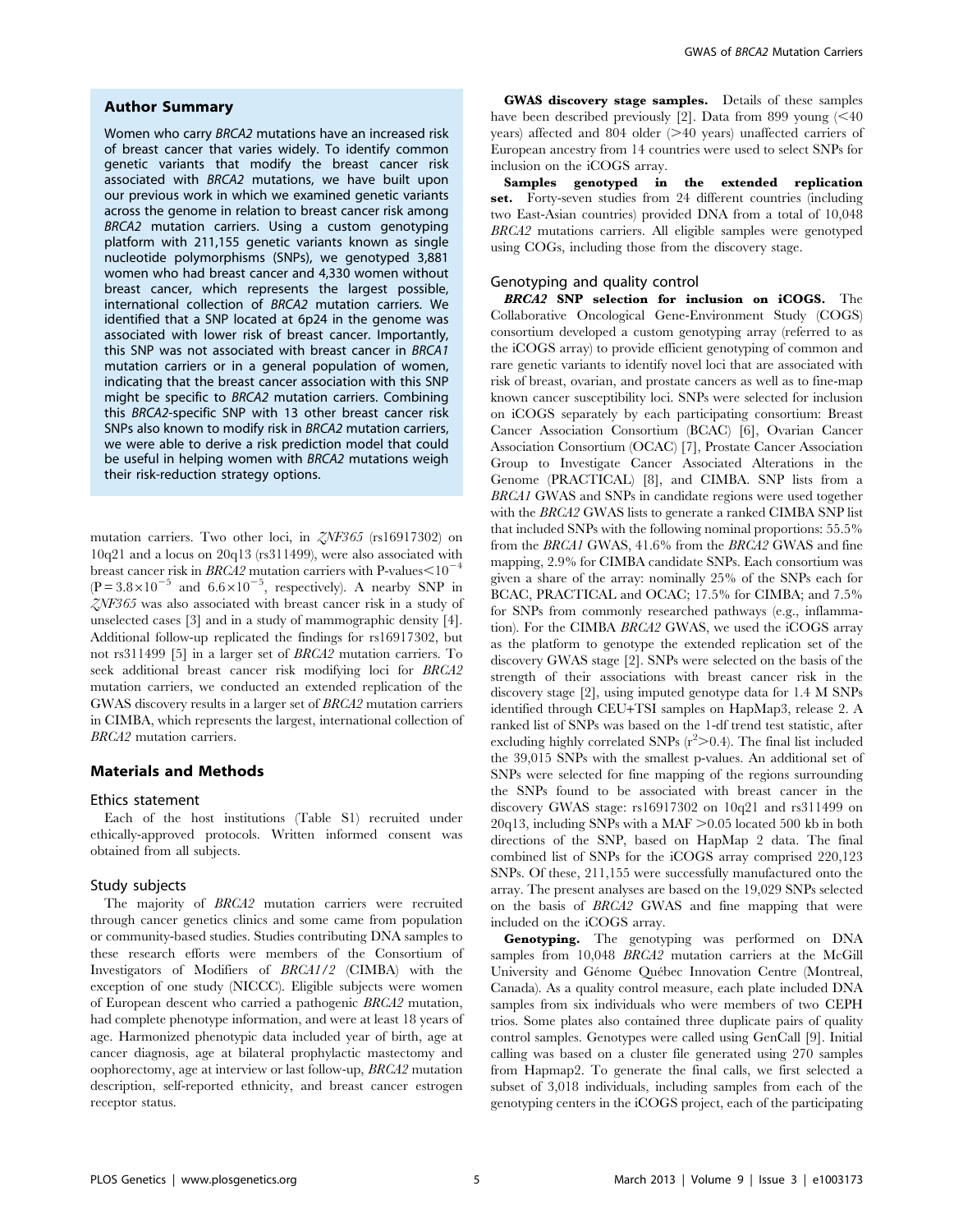consortia, and each major ethnicity. Only plates with a consistent high call rate in the initial calling were used. We also included 380 samples of European, African, and Asian ethnicity genotyped as part of the Hapmap and 1000 Genomes project, and 160 samples that were known positive controls for rare variants on the array. This subset was used to generate a cluster file that was then applied to call the genotypes for the remaining samples.

Quality control of SNPs. Of the 211,155 SNPs on the iCOGS array, we excluded SNPs for the following reasons (Table S2): on the Y-chromosome, call rate  $\leq 95\%$ , deviations from Hardy-Weinberg equilibrium  $(P<10^{-7})$  using a stratified 1-d.f. test [10], and monomorphic. SNPs that gave discrepant genotypes among known duplicates were also excluded. After quality control filtering, 200,908 SNPs were available for analysis (Table S2); 18,086 of which were selected on the basis of the discovery BRCA2 GWAS [2]. Cluster plots of all reported SNPs were inspected manually for quality (Figure S1).

Description of imputation. Genotypes for SNPs identified through the 1000 Genomes Phase I data (released Jan 2012) [11] were imputed using all SNPs on the iCOGS chip in a region of 500 kb around the novel modifier locus at 6p24. The boundaries were determined according to the linkage disequilibrium (LD) structure in the region based on HapMap data. The imputation was carried out using IMPUTE 2.2 [12]. SNPs with imputation information/accuracy  $r^2$ <0.30 were excluded in the analyses.

Quality control of DNA samples. Of 10,048 genotyped samples (Table S2), 742 were excluded because they did not meet the phenotypic eligibility criteria or had self-reported non-CEU ethnicity. Samples were then excluded for the following reasons: not female  $(XXY, XY)$ , call rate  $\leq 95\%$ , low or high heterozygosity  $($ P<10<sup>-6</sup>), discordant genotypes from previous CIMBA genotyping efforts, or discordant duplicate samples. For duplicates with concordant phenotypic data, or in cases of cryptic monozygotic twins, only one of the samples was included. Cryptic duplicates for which phenotypic data indicated different individuals were all excluded. Samples of non-European ancestry were identified using multi-dimensional scaling, after combining the BRCA2 mutation carrier samples with the HapMap2 CEU, CHB, JPT and YRI samples using a set of 37,120 uncorrelated SNPs from the iCOGS array. Samples with  $>19\%$  non-European ancestry were excluded (Figure S2). A total of 4,330 affected and 3,881 unaffected BRCA2 mutation carrier women of European ancestry from 42 studies remained in the analysis (Table S1), including 3,234 breast cancer cases and 3,490 unaffected carriers that were not in the discovery set.

**BRCA1** and BCAC samples. Details of the sample collection, genotyping and quality control process for the BRCA1 and BCAC samples, are reported elsewhere [13,14].

#### Statistical methods

The associations between genotype and breast cancer risk were analyzed within a retrospective cohort framework with time to breast cancer diagnosis as the outcome [15]. Each BRCA2 carrier was followed until the first event: breast or ovarian cancer diagnosis, bilateral prophylactic mastectomy, or age at last observation. Only those with a breast cancer diagnosis were considered as cases in the analysis. The majority of mutation carriers were recruited through genetic counseling centers where genetic testing is targeted at women diagnosed with breast or ovarian cancer and in particular to those diagnosed with breast cancer at a young age. Therefore, these women are more likely to be sampled compared to unaffected mutation carriers or carriers diagnosed with the disease at older ages. As a consequence, sampling was not random with respect to disease phenotype and standard methods of survival analysis (such as Cox regression) may lead to biased estimates of the associations [16]. We therefore conducted the analysis by modelling the retrospective likelihood of the observed genotypes conditional on the disease phenotypes. This has been shown to provide unbiased estimates of the associations [15]. The implementation of the retrospective likelihoods has been described in detail elsewhere [15,17]. The associations between genotype and breast cancer risk were assessed using the 1degree of freedom score test statistic based on the retrospective likelihood [15]. In order to account for nonindependence between relatives, an adjusted version of the score test was used in which the variance of the score was derived taking into account the correlation between the genotypes [18]. P-values were not adjusted using genomic control because there was little evidence of inflation. Inflation was assessed using the genomic inflation factor,  $\lambda$ . Since this estimate is dependent on sample size, we also calculated  $\lambda$  adjusted to 1000 affected and 1000 unaffected samples. Per-allele and genotype-specific hazard-ratios (HR) and 95% confidence intervals (CI) were estimated by maximizing the retrospective likelihood. Calendar-year and cohort-specific breast cancer incidences for BRCA2 were used [1]. All analyses were stratified by country of residence. The USA and Canada strata were further subdivided by self-reported Ashkenazi Jewish ancestry. The assumption of proportional hazards was assessed by fitting a model that included a genotype-by-age interaction term. Between-country heterogeneity was assessed by comparing the results of the main analysis to a model with country-specific log-HRs. A possible survival bias due to inclusion of prevalent cases was evaluated by re-fitting the model after excluding affected carriers that were diagnosed  $\geq$ 5 years prior to study recruitment. The associations between genotypes and tumor subtypes were evaluated using an extension of the retrospective likelihood approach that models the association with two or more subtypes simultaneously [19]. To investigate whether any of the significant SNPs were associated with ovarian cancer risk for BRCA2 mutation carriers and whether the inclusion of ovarian cancer patients as unaffected subjects biased our results, we also analyzed the data within a competing risks framework and estimated HR simultaneously for breast and ovarian cancer using the methods described elsewhere [15]. Analyses were carried out in R using the GenABEL libraries [20] and custom-written software. The retrospective likelihood was modeled in the pedigree-analysis software MENDEL [21], as described in detail elsewhere [15].

TCGA analysis. Affymetrix SNP 6.0 genotype calls for normal (non-tumor) breast DNA were downloaded for all available individuals from The Cancer Genome Atlas in September 2011. Analyses were limited to the 401 individuals of European ancestry based on principal component analysis. Expression levels in breast tumor tissue were adjusted for the top two principal components, age, gender (there are some male breast cancer cases in TCGA), and average copy number across the gene in the tumor. Linear regression was then used to test for association between the SNP and the adjusted gene expression level for all genes within one megabase.

Gene set enrichment analysis. To investigate enrichment of genes associated with breast cancer risk, the gene-set enrichment approach was implemented using Versatile Genebased Association Study [22] based on the ranked P-values from retrospective likelihood analysis. Association List Go Annotator was also used to prioritize gene pathways using functional annotation from gene ontology (GO) [23] to increase the power to detect association to a pathway, as opposed to individual genes in the pathway. Both analyses were corrected for LD between SNPs, variable gene size, and interdependence of GO categories,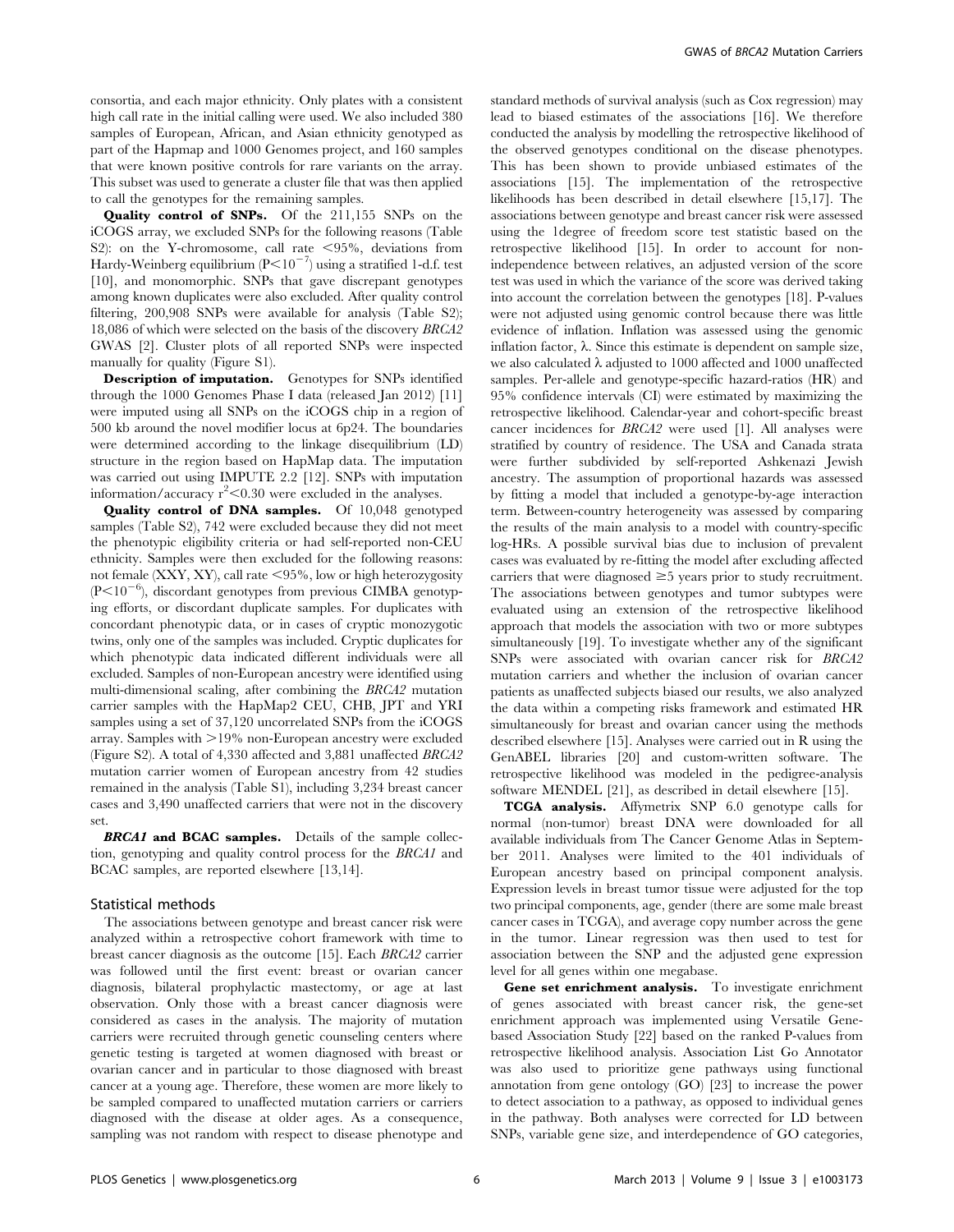where applicable, based on imputation. 100,000 Monte Carlo simulations were performed in VEGAS and 5000 replicate gene lists using random sampling of SNPs and 5000 replicate studies (sampling with replacement) were performed to estimate P-values.

Predicted absolute breast cancer risks by combined SNP profile. We estimated the absolute risks of developing breast cancer based on the joint distribution of SNPs associated with breast cancer for BRCA2 mutation carriers. The methods have been described elsewhere [24]. To construct the SNP profiles, we considered the single SNP from each region with the strongest evidence of association in the present dataset. We included all loci that had previously been found to be associated with breast cancer risk through GWAS in the general population and demonstrated associations with breast cancer risk for BRCA2 mutation carriers, and loci that had GWAS level of significance in the current study. We assumed that all loci in the profile were independent (i.e. they interact multiplicatively on BRCA2 breast cancer risk). Genotype frequencies were obtained under the assumption of Hardy-Weinberg Equilibrium. For each SNP, the effect of each allele was assumed to be consistent with a multiplicative model (logadditive). We assumed that the average, age-specific breast cancer incidences, over all associated loci, agreed with published breast cancer risk estimates for BRCA2 mutation carriers [1].

## Results

The genomic inflation factor  $(\lambda)$  based on the 18,086 BRCA2 GWAS SNPs in the 6,724 BRCA2 mutation carriers who were not used in the SNP discovery set was  $1.034$  ( $\lambda$  adjusted to 1000 affected and 1000 unaffected: 1.010, Figure S3). Multiple variants were associated with breast cancer risk in the combined discovery and replication datasets (Figure S4). SNPs in three independent regions had P-values $<$ 5 $\times$ 10<sup>-8</sup>; one was a region not previously associated with breast cancer.

The most significant associations were observed for known breast cancer susceptibility regions, rs2420946 (per allele  $P=2\times10^{-14}$  in *FGFR2* and rs3803662 (P = 5.4 $\times10^{-11}$ ) near TOX3 (Table 1). Breast cancer risk associations with other SNPs reported previously for BRCA2 mutation carriers are summarized in Table 1. In this larger set of BRCA2 mutation carriers, we also identified novel SNPs in the 12p11 (PTHLH), 5q11 (MAP3K1), and 9p21 (CDKN2A/B) regions with smaller P-values for association than those of previously reported SNPs. These novel SNPs were not correlated with the previously reported SNPs  $(r^2<0.14)$ . For one of the novel SNPs identified in the discovery GWAS [2], ZNF365 rs16917302, there was weak evidence of association with breast cancer risk  $(P = 0.01)$ ; however, an uncorrelated SNP,  $rs17221319$   $(r^2<0.01)$ , 54 kb upstream of  $rs16917302$  had stronger evidence of association ( $\vec{P} = 6 \times 10^{-3}$ ).

One SNP, rs9348512 at 6p24 not known to be associated with breast cancer, had a combined P-value of association of  $3.9\times10^{-8}$ amongst all BRCA2 samples (Table 2), with strong evidence of replication in the set of BRCA2 samples that were not used in the discovery stage  $(P = 5.2 \times 10^{-5})$ . The minor allele of rs9348512  $(MAF = 0.35)$  was associated with a 15% decreased risk of breast cancer among  $BRCA2$  mutation carriers (per allele  $HR = 0.85$ , 95% CI 0.80–0.90) with no evidence of between-country heterogeneity  $(P = 0.78,$  Figure S5). None of the genotyped  $(n = 68)$  or imputed  $(n = 3,507)$  SNPs in that region showed a stronger association with risk (Figure 1; Table S3), but there were 40 SNPs with  $P<10^{-4}$  (pairwise r<sup>2</sup>>0.38 with rs9348512, with the exception of rs11526201 for which  $r^2 = 0.01$ , Table S3). The association with rs9348512 did not differ by 6174delT mutation status (P for difference = 0.33), age ( $P = 0.39$ ), or estrogen receptor

 $(ER)$  status of the breast tumor  $(P = 0.41)$ . Exclusion of prevalent breast cancer cases ( $n = 1,752$ ) produced results ( $HR = 0.83, 95\%$ ) CI 0.77–0.89,  $P = 3.40 \times 10^{-7}$  consistent with those for all cases.

SNPs in two additional regions had P-values $<$ 10<sup>-5</sup> for breast cancer risk associations for BRCA2 mutation carriers (Table 2). The magnitude of associations for both SNPs was similar in the discovery and second stage samples. In the combined analysis of all samples, the minor allele of rs619373, located in FGF13 (Xq26.3), was associated with higher breast cancer risk  $(HR = 1.30, 95\% \text{ CI } 1.17 - 1.45, P = 3.1 \times 10^{-6}).$  The minor allele of rs184577, located in CYP1B1-AS1 (2p22–p21), was associated with lower breast cancer risk  $(HR = 0.85, 95\% \text{ CI } 0.79-0.91,$  $P = 3.6 \times 10^{-6}$ ). These findings were consistent across countries (P for heterogeneity between country strata  $= 0.39$  and  $P = 0.30$ , respectively; Figure S6). There was no evidence that the HR estimates for rs619373 and rs184577 change with age of the BRCA2 mutation carriers (P for the genotype-age interac- $\text{tion} = 0.80$  and  $P = 0.40$ , respectively) and no evidence of survival bias for either SNP (rs619373: HR = 1.35, 95% CI 1.20–1.53,  $P = 1.5 \times 10^{-6}$  and rs184577: HR = 0.86, 95% CI 0.79–0.93,  $P = 2.0 \times 10^{-4}$ , after excluding prevalent cases). The estimates for risk of ER-negative and ER-positive breast cancer were not significantly different (P for heterogeneity between tumor sub $types = 0.79$  and 0.67, respectively). When associations were evaluated under a competing risks model, there was no evidence of association with ovarian cancer risk for SNPs rs9348512 at 6p24, rs619373 in FGF13 or rs184577 at 2p22 and the breast cancer associations were virtually unchanged (Table S4).

Gene set enrichment analysis confirmed that strong associations exist for known breast cancer susceptibility loci and the novel loci identified here (gene-based  $P<1\times10^{-5}$ ). The pathways most strongly associated with breast cancer risk that contained statistically significant SNPs included those related to ATP binding, organ morphogenesis, and several nucleotide bindings (pathway-based  $P<0.05$ ).

To begin to determine the functional effect of rs9348512, we examined associations of expression levels of any nearby gene in breast tumors with the minor A allele. Using data from The Cancer Genome Atlas, we found that the A allele of rs9348512 was strongly associated with mRNA levels of GCNT2 in breast tumors  $(p = 7.3 \times 10^{-5})$ .

The hazard ratios for the percentiles of the combined genotype distribution of loci associated with breast cancer risk in BRCA2 mutation carriers were translated into absolute breast cancer risks under the assumption that SNPs interact multiplicatively. Based on our results for SNPs in FGFR2, TOX3, 12p11, 5q11, CDKN2A/ B, LSP1, 8q24, ESR1, ZNF365, 3p24, 12q24, 5p12, 11q13 and also the 6p24 locus, the 5% of the BRCA2 mutation carriers at lowest risk were predicted to have breast cancer risks by age 80 in the range of 21–47% compared to 83–100% for the 5% of mutation carriers at highest risk on the basis of the combined SNP profile distribution (Figure 2). The breast cancer risk by age 50 was predicted to be 4–11% for the 5% of the carriers at lowest risk compared to 29–81% for the 5% at highest risk.

## **Discussion**

In the largest assemblage of BRCA2 mutation carriers, we identified a novel locus at 6q24 that is associated with breast cancer risk, and noted two potential SNPs of interest at Xq26 and 2p22. We also replicated associations with known breast cancer susceptibility SNPs previously reported in the general population and in BRCA2 mutation carriers. For the 12p11 (PTHLH), 5q11  $(MAP3K1)$ , and 9p21  $(CDKN2A/B)$ , we found uncorrelated SNPs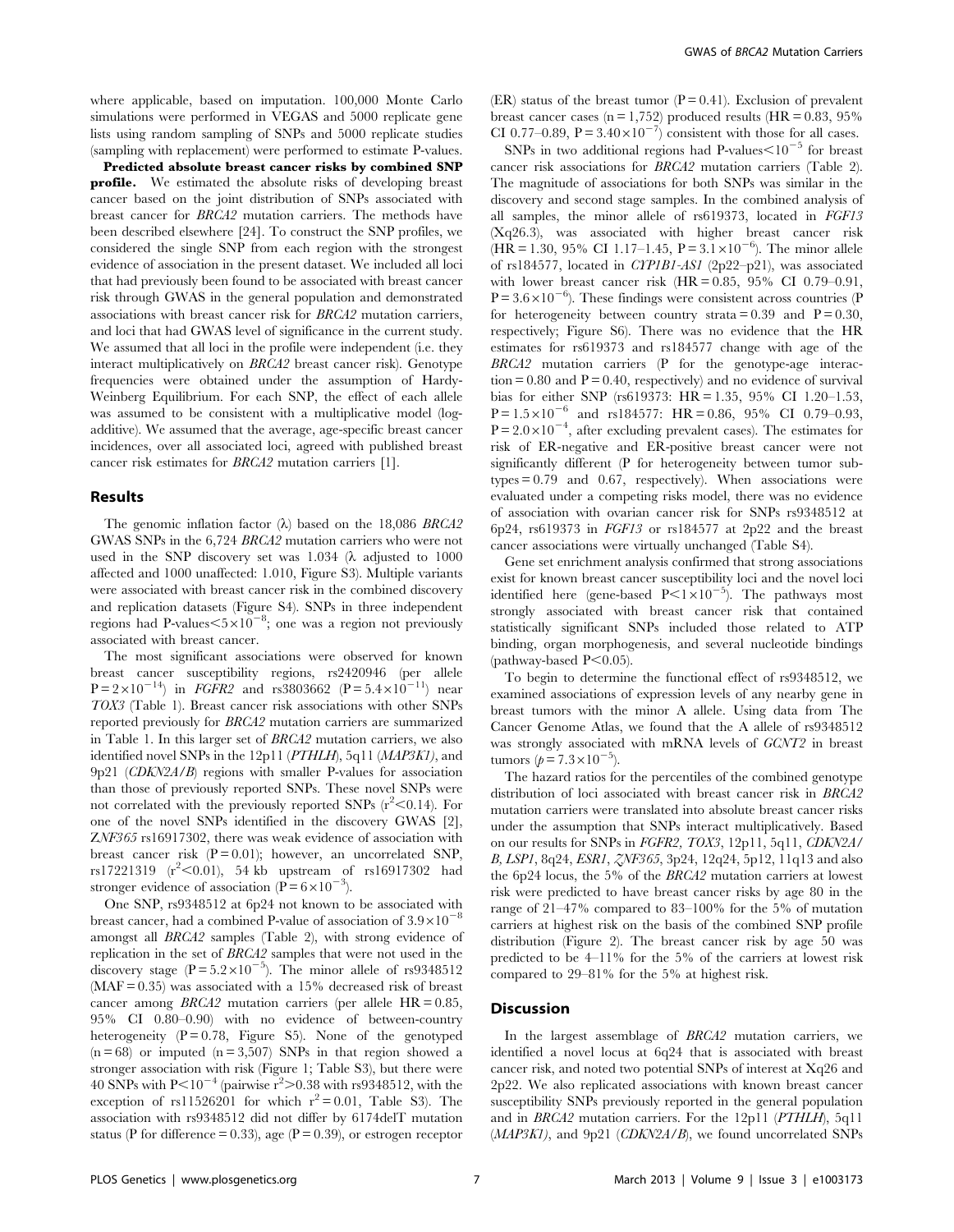**Table 1.** Per allele hazard ratios (HR) and 95% confidence intervals (CI) of previously published breast cancer loci among *BRCA2* mutation carriers from previous reports and from<br>the iCOGS array, ordered by statistical s Table 1. Per allele hazard ratios (HR) and 95% confidence intervals (CI) of previously published breast cancer loci among BRCA2 mutation carriers from previous reports and from the iCOGS array, ordered by statistical significance of the region.

| Chr (Nearby<br>Genes)                                                                                                                                                                                                                                                                                                                                                                                                                                                           | Status <sup>1</sup><br>Report | š                       | ใ    | MinorAllele    |                  | <b>Previously Reported Results</b> |                 |                                 |                         | <b>iCOGS Results</b>     |                 |                   |                          |                         |
|---------------------------------------------------------------------------------------------------------------------------------------------------------------------------------------------------------------------------------------------------------------------------------------------------------------------------------------------------------------------------------------------------------------------------------------------------------------------------------|-------------------------------|-------------------------|------|----------------|------------------|------------------------------------|-----------------|---------------------------------|-------------------------|--------------------------|-----------------|-------------------|--------------------------|-------------------------|
|                                                                                                                                                                                                                                                                                                                                                                                                                                                                                 |                               |                         |      |                | Ref              | Affected<br>N                      | Unaffected<br>z | <b>HR (95%CI)</b><br>Per Allele | value <sup>2</sup><br>ݟ | Affected<br>$\mathbf{z}$ | Unaffected<br>z | Unaffected<br>MAF | HR (95%CI)<br>Per Allele | value <sup>2</sup><br>ά |
| 10q26 (FGFR2)                                                                                                                                                                                                                                                                                                                                                                                                                                                                   | reported                      | rs2981575               |      | G              | Ξ                | 2,155                              | 2,016           | 1.28(1.18, 1.39)                | $1\times10^{-8}$        | 4,326                    | 3,874           | 0.40              |                          |                         |
|                                                                                                                                                                                                                                                                                                                                                                                                                                                                                 | novel                         | rs2420946               | 0.96 | ⋖              |                  |                                    |                 |                                 |                         | 4,328                    | 3,877           | 0.39              | 1.27(1.19, 1.34)         | $2 \times 10^{-14}$     |
| 16q12 (TOX3)                                                                                                                                                                                                                                                                                                                                                                                                                                                                    | reported                      | rs3803662               |      | ⋖              | $\overline{\Xi}$ | 2,162                              | 2,026           | 1.20 (1.10, 1.31)               | $5 \times 10^{-5}$      | 4,330                    | 3,880           | 0.27              | 1.24(1.16, 1.32)         | $5 \times 10^{-11}$     |
| 12p11 (PTHLH)                                                                                                                                                                                                                                                                                                                                                                                                                                                                   | reported                      | rs10771399              |      | G              | [34]             | 3,798                              | 3,314           | 0.93 (0.84, 1.04)               | 0.20                    | 4,330                    | 3,880           | $\overline{0.11}$ | 0.89 (0.81, 0.98)        | 0.02                    |
|                                                                                                                                                                                                                                                                                                                                                                                                                                                                                 | novel                         | rs27633                 | 0.05 | U              |                  |                                    |                 |                                 |                         | 4,252                    | 3,841           | 0.39              | 1.14(1.07, 1.21)         | $4 \times 10^{-5}$      |
| 5q11 (MAP3K1)                                                                                                                                                                                                                                                                                                                                                                                                                                                                   | reported                      | rs889312                |      | U              | [24]             | 2,840                              | 2,282           | 1.10(1.01, 1.19)                | 0.02                    | 4,330                    | 3,881           | 0.29              | 1.04(0.98, 1.11)         | 0.20                    |
|                                                                                                                                                                                                                                                                                                                                                                                                                                                                                 | novel                         | rs16886113              | 0.14 | $\cup$         |                  |                                    |                 |                                 |                         | 4,330                    | 3,881           | 0.06              | 1.24 (1.11, 1.38)        | $1 \times 10^{-4}$      |
| 9p21 (CDKN2A/B)                                                                                                                                                                                                                                                                                                                                                                                                                                                                 | reported                      | rs1011970               |      | $\prec$        | $[34]$           | 3,807                              | 3,316           | 1.09 (1.00, 1.18)               | 0.05                    | 4,330                    | 3,881           | 0.17              | 1.03(0.95, 1.11)         | 0.51                    |
|                                                                                                                                                                                                                                                                                                                                                                                                                                                                                 | novel                         | rs10965163              | 0.00 | $\prec$        |                  |                                    |                 |                                 |                         | 4,329                    | 3,880           | 0.10              | 0.84 (0.77, 0.93)        | $8 \times 10^{-4}$      |
| 11p15 (LSPI)                                                                                                                                                                                                                                                                                                                                                                                                                                                                    | reported                      | rs3817198               |      | G              | $[24]$           | 3,266                              | 2,636           | 1.14 (1.06, 1.23)               | $8 \times 10^{-4}$      | 4,316                    | 3,870           | 0.33              | 1.11 (1.04, 1.18)        | $9 \times 10^{-4}$      |
| 8q24                                                                                                                                                                                                                                                                                                                                                                                                                                                                            | eported                       | rs13281615              |      | U              | $[24]$           | 3,338                              | 2,723           | 1.06 (0.98, 1.13)               | 0.13                    | 4,248                    | 3,810           | 0.43              | 1.03 (0.97, 1.09)        | 0.31                    |
|                                                                                                                                                                                                                                                                                                                                                                                                                                                                                 | novel                         | rs4733664               | 0.00 | ⋖              |                  |                                    |                 |                                 |                         | 4,329                    | 3,879           | 0.41              | 1.10 (1.04, 1.17)        | $2 \times 10^{-3}$      |
| 20q13                                                                                                                                                                                                                                                                                                                                                                                                                                                                           | reported                      | rs311498 <sup>3</sup>   |      | $\mathbf{A}^4$ | 叵                | 3,808                              | 3,318           | 0.95 (0.84, 1.07)               | 0.36                    | 4,330                    | 3,880           | 0.07              | 0.95 (0.84, 1.06)        | 0.31                    |
|                                                                                                                                                                                                                                                                                                                                                                                                                                                                                 | novel                         | rs13039229              | 0.00 | $\cup$         |                  |                                    |                 |                                 |                         | 4,326                    | 3,877           | 0.21              | 0.90 (0.84, 0.97)        | $5 \times 10^{-3}$      |
| 6q25 (ESR1)                                                                                                                                                                                                                                                                                                                                                                                                                                                                     | reported                      | rs9397435               |      | U              | [35]             | 3,809                              | 3,316           | 1.14(1.01, 1.27)                | 0.03                    | 4,330                    | 3,881           | 0.08              | 1.12 (1.00, 1.25)        | 0.03                    |
|                                                                                                                                                                                                                                                                                                                                                                                                                                                                                 | novel                         | rs2253407               | 0.01 | ⋖              |                  |                                    |                 |                                 |                         | 4,330                    | 3,881           | 0.47              | 0.92 (0.86, 0.98)        | $5 \times 10^{-3}$      |
| 10q21 (ZNF365)                                                                                                                                                                                                                                                                                                                                                                                                                                                                  | reported                      | rs16917302              |      | $\cup$         | 叵                | 3,807                              | 3,315           | 0.83 (0.75, 0.93)               | $7 \times 10^{-4}$      | 4,330                    | 3,881           | 0.11              | 0.88 (0.80, 0.98)        | 0.01                    |
|                                                                                                                                                                                                                                                                                                                                                                                                                                                                                 | novel                         | rs17221319              | 0.00 | ⋖              |                  |                                    |                 |                                 |                         | 4,330                    | 3,881           | 0.46              | 1.09 (1.02, 1.15)        | $6 \times 10^{-3}$      |
| 3p24 (SLC4A7, NEK10)                                                                                                                                                                                                                                                                                                                                                                                                                                                            | reported                      | rs4973768               |      | $\prec$        | $[24]$           | 3,370                              | 2,783           | 1.10(1.03, 1.18)                | $6\times10^{-3}$        | 4,322                    | 3,875           | 0.49              | 1.09(1.02, 1.15)         | $7 \times 10^{-3}$      |
| 12q24                                                                                                                                                                                                                                                                                                                                                                                                                                                                           | reported                      | rs1292011 <sup>4</sup>  |      | G              | $[34]$           | 2,530                              | 2,342           | 0.94 (0.87, 1.01)               | 0.10                    | 4,313                    | 3,875           | 0.42              | 0.92 (0.87, 0.98)        | 0.01                    |
| <b>Sp12</b>                                                                                                                                                                                                                                                                                                                                                                                                                                                                     | reported                      | rs10941679 <sup>4</sup> |      | U              | $[24]$           | 3,263                              | 2,591           | 1.09 (1.01, 1.19)               | 0.03                    | 4,320                    | 3,875           | 0.24              | 1.07(1.01, 1.15)         | 0.04                    |
| 11q13                                                                                                                                                                                                                                                                                                                                                                                                                                                                           | reported                      | rs614367                |      | ⋖              | $[34]$           | 3,789                              | 3,307           | 1.03 (0.95, 1.13)               | 0.46                    | 4,330                    | 3,880           | 0.14              | 1.08(1.00, 1.17)         | 0.04                    |
| 1p11 (NOTCH2)                                                                                                                                                                                                                                                                                                                                                                                                                                                                   | reported                      | rs11249433              |      | U              | $[35]$           | 3,423                              | 2,827           | 1.09(1.02, 1.17)                | 0.02                    | 4,328                    | 3,881           | 0.40              | 1.05(0.99, 1.12)         | 0.10                    |
| 17q23 (STXBP4, COX11)                                                                                                                                                                                                                                                                                                                                                                                                                                                           | reported                      | rs6504950               |      | ⋖              | $[24]$           | 3,401                              | 2,813           | $1.03$ $(0.95, 1.11)$           | 0.47                    | 4,329                    | 3,881           | 0.26              | 1.04 (0.97, 1.11)        | 0.23                    |
| 19p13 (MERIT40)                                                                                                                                                                                                                                                                                                                                                                                                                                                                 | reported                      | rs8170                  |      | ⋖              | $\overline{5}$   | 3,665                              | 3,086           | 0.98 (0.90, 1.07)               | 0.66                    | 4,327                    | 3,876           | 0.19              | 0.98 (0.91, 1.06)        | 0.62                    |
| 2q35                                                                                                                                                                                                                                                                                                                                                                                                                                                                            | reported                      | rs13387042 <sup>4</sup> |      | G              | $[24]$           | 3,300                              | 2,646           | 1.05 (0.98, 1.13)               | 0.14                    | 4,326                    | 3,880           | 0.48              | 0.99 (0.93, 1.05)        | 0.66                    |
| 9q31                                                                                                                                                                                                                                                                                                                                                                                                                                                                            | reported                      | rs865686                |      | $\cup$         | $[34]$           | 3,799                              | 3,312           | 0.95 (0.89, 1.01)               | 0.10                    | 4,330                    | 3,880           | 0.36              | 0.99 (0.93, 1.05)        | 0.77                    |
| 10q22 (ZMIZ1)                                                                                                                                                                                                                                                                                                                                                                                                                                                                   | reported                      | rs704010                |      | $\prec$        | $[34]$           | 3,761                              | 3,279           | 1.01 (0.95, 1.08)               | 0.73                    | 4,328                    | 3,878           | 0.38              | 1.01 (0.95, 1.07)        | 0.91                    |
| $\frac{3}{2}$ 19311499 could not be designed onto the iCOGS array. A surrogate ( $r^2$ = 1.0), rs311498, was included, however, and reported here.<br><sup>4</sup> Stronger associations were originally reported for the SNP, assuming a dominant or recessive model of the 'risk allele'.<br>Reporting status of the SNP is either previously reported or novel to this report.<br><sup>2</sup> p-value was calculated based on the 1-degree of freedom score test statistic. |                               |                         |      |                |                  |                                    |                 |                                 |                         |                          |                 |                   |                          |                         |
| doi:10.1371/journal.pgen.1003173.t001                                                                                                                                                                                                                                                                                                                                                                                                                                           |                               |                         |      |                |                  |                                    |                 |                                 |                         |                          |                 |                   |                          |                         |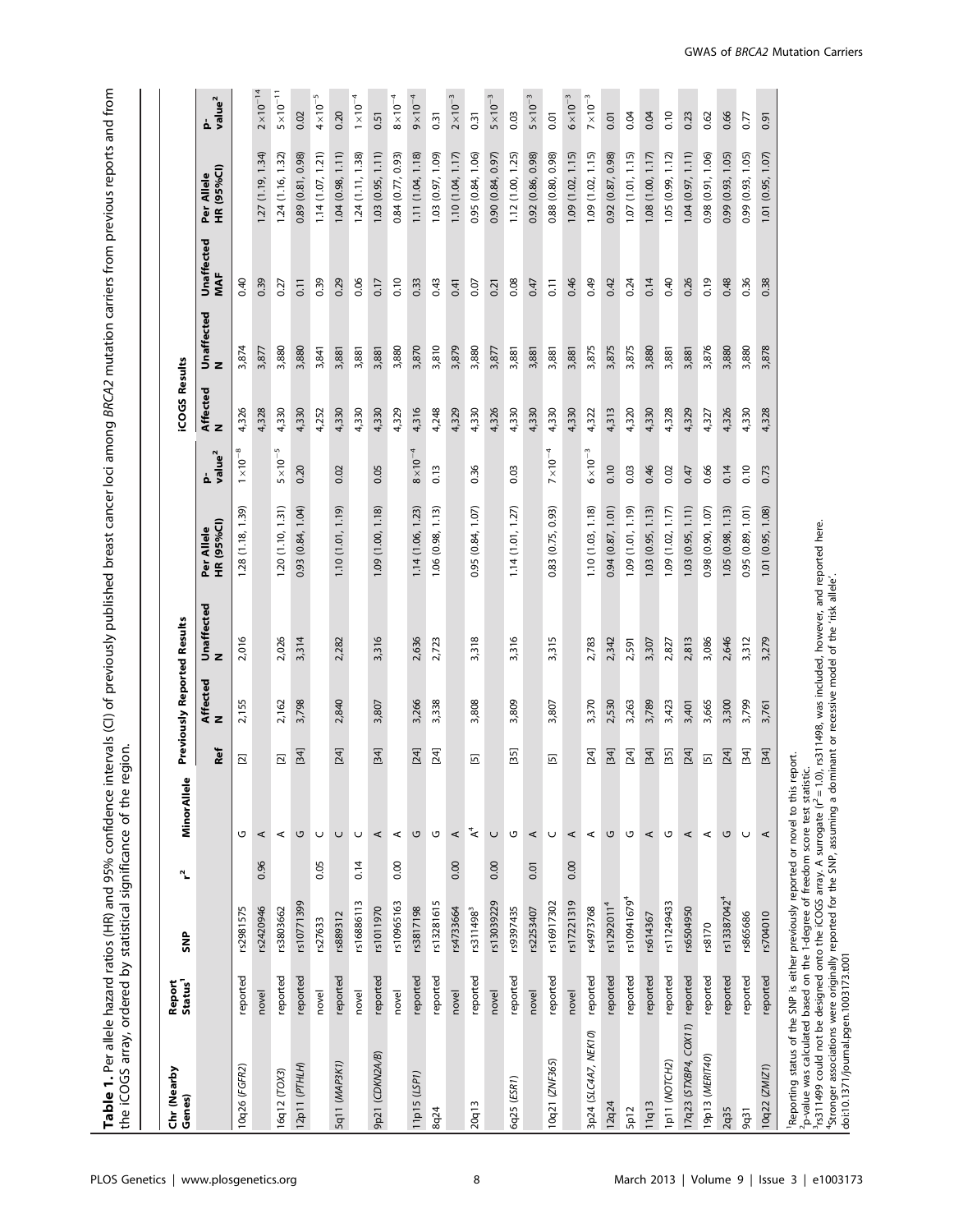|                                      |                           | Discovery Stage     |                       |                                        |                         | Stage 2             |                       |                                  |                          | Combined                |                       |                   |                                        |                          |
|--------------------------------------|---------------------------|---------------------|-----------------------|----------------------------------------|-------------------------|---------------------|-----------------------|----------------------------------|--------------------------|-------------------------|-----------------------|-------------------|----------------------------------------|--------------------------|
| SNP rs No. Chr.<br>(Nearby Genes)    | Genotype                  | Affected<br>No. (%) | Unaffected<br>No. (%) | $(95%$ Cl)<br>$\widetilde{\mathbf{H}}$ | value <sup>1</sup><br>ά | Affected<br>No. (%) | Unaffected<br>No. (%) | (95% CI)<br>$\frac{\alpha}{\pi}$ | p-<br>value <sup>1</sup> | Affected<br>No. (%)     | Unaffected<br>No. (%) | Unaffected<br>MAF | $(95%$ CI)<br>$\widetilde{\mathbf{H}}$ | p-<br>value <sup>1</sup> |
| (TFAP2A, C6orf218)<br>rs9348512 Chr6 | Y                         | 390 (46.4)          | 248 (38.3)            | 1.00                                   |                         |                     | 1392 (43.0)           |                                  |                          |                         | 1640 (42.3)           | 0.35              | 1.00                                   |                          |
|                                      | $\mathfrak S$             | 368 (43.8)          | 299 (46.2)            | $(0.67 - 0.96)$<br>0.81                |                         | 1515 (43.4)         | 1432 (44.3)           | $(0.83 - 1.01)$<br>0.92          |                          | 1883 (43.5)             | 1731 (44.6)           |                   | $(0.82 - 0.97)$<br>0.89                |                          |
|                                      | $\overline{A}$            | 82 (9.8)            | 100 (15.5)            | $(0.42 - 0.74)$<br>0.55                |                         | 368 (10.5)          | 410 (12.7)            | $(0.62 - 0.84)$<br>0.72          |                          | 450 (10.4)              | 510 (12.1)            |                   | $(0.59 - 0.78)$<br>0.68                |                          |
|                                      | per allele                |                     |                       | $(0.67 - 0.87)$<br>0.76                | $2.6 \times 10^{-5}$    |                     |                       | $(0.81 - 0.93)$<br>0.87          | $5.2 \times 10^{-5}$     |                         |                       |                   | $\frac{0.85}{(0.80 - 0.90)}$           | $3.9 \times 10^{-8}$     |
| rs619373 ChrX<br>(FGF13)             | 9G                        | 693 (75.8)          | 568 (87.8)            | 1.00                                   |                         | 2882 (82.7)         | 2784 (86.1)           | 1,00                             |                          | 3575 (82.6)             | 3352 (86.4)           | 0.07              | 1.00                                   |                          |
|                                      | $\mathfrak{S}$            | 143(15.7)           | 78 (12.1)             | $(1.13 - 1.80)$<br>1.43                |                         | 583 (16.7)          | 439 (13.6)            | $(1.10 - 1.43)$<br>1.25          |                          | 726 (16.8)              | 517 (13.3)            |                   | $(1.15 - 1.45)$<br>1.29                |                          |
|                                      | $\mathbb{A}^{\mathsf{A}}$ | 4(8.5)              | 1(0.1)                | $(0.50 - 8.06)$<br>2.01                |                         | 21 (0.6)            | 11(0.3)               | $(1.09 - 4.03)$<br>2.09          |                          | 25 (0.6)                | 12(0.3)               |                   | $(1.16 - 3.41)$<br>1.99                |                          |
|                                      | per allele                |                     |                       | $(1.15 - 1.78)$<br>1.43                | $3.0 \times 10^{-3}$    |                     |                       | $(1.12 - 1.44)$<br>1.27          | $2.0\times10^{-4}$       |                         |                       |                   | $(1.17 - 1.45)$<br>1.30                | $3.1 \times 10^{-6}$     |
| rs184577 Chr2<br>(C2or58)            | 9G                        | 520 (61.9)          | 368 (56.9)            | 1.00                                   |                         | 2104 (60.3)         | 1824 (56.4)           | 1.00                             |                          | 2624 (60.6) 2192 (56.5) |                       | 0.25              | 1.00                                   |                          |
|                                      | $\mathfrak{S}$            | 278 (33.1)          | 234 (36.2)            | $(0.71 - 1.03)$<br>0.86                |                         | 1212 (34.7)         | 1231 (38.1)           | $\frac{0.83}{(0.75-0.92)}$       |                          | 1490 (34.4) 1465 (37.8) |                       |                   | $(0.76 - 0.91)$<br>0.83                |                          |
|                                      | $\mathsf{A}\mathsf{A}$    | 42 (5.0)            | 45 (7.0)              | $(0.46 - 0.96)$<br>0.67                |                         | 174(5.0)            | 179(5.5)              | $(0.64 - 0.99)$<br>0.80          |                          | 216 (5.0)               | 224 (5.8)             |                   | $(0.64 - 0.93)$<br>0.77                |                          |
|                                      | per allele                |                     |                       | $(0.73 - 0.97)$<br>0.84                | $1.5 \times 10^{-2}$    |                     |                       | $(0.79 - 0.93)$<br>0.86          | $8.6 \times 10^{-5}$     |                         |                       |                   | $(0.79 - 0.91)$<br>0.85                | $3.6 \times 10^{-6}$     |

**Table 2.** Breast cancer hazard ratios (HR) and 95% confidence intervals (CI) of novel breast cancer loci with P-values of association  $\lt 10^{-5}$  among BRCA2 mutation carriers.  $<$ 10<sup>-5</sup> among BRCA2 mutation carriers. Table 2. Breast cancer hazard ratios (HR) and 95% confidence intervals (CI) of novel breast cancer loci with P-values of association GWAS of BRCA2 Mutation Carriers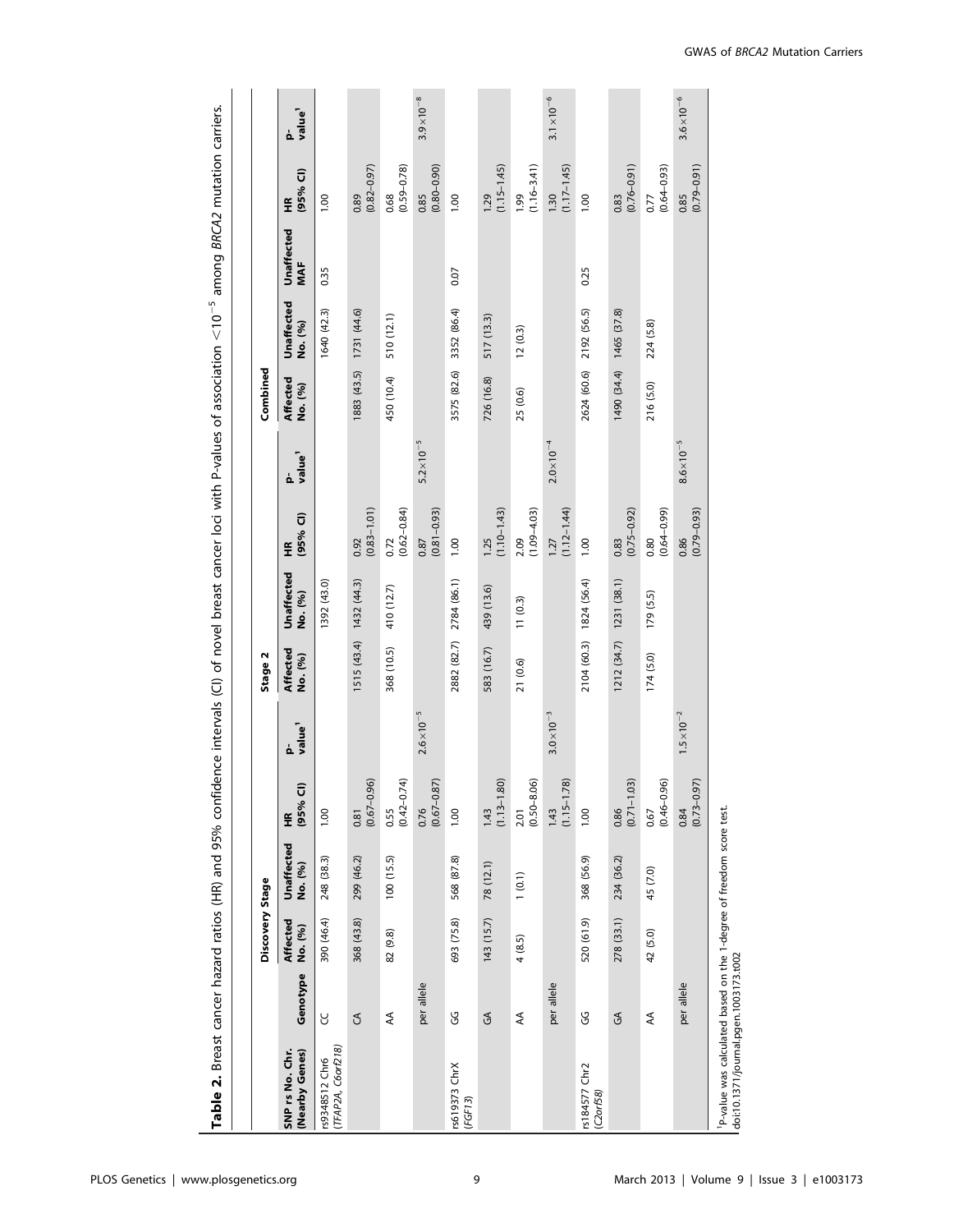

Figure 1. Associations between SNPs in the region surrounding rs9348512 on chromosome 6 and breast cancer risk. Results based on imputed and observed genotypes. The blue spikes indicate the recombination rate at each position. Genotyped SNPs are represented by diamonds and imputed SNPs are represented by squares. Color saturation indicates the degree of correlation with the SNP rs9348512. doi:10.1371/journal.pgen.1003173.g001

that had stronger associations than the originally identified SNP in the breast cancer susceptibility region that should be replicated in the general population. In BRCA2 mutation carriers, evidence for a breast cancer association with genetic variants in PTHLH has been restricted previously to ER-negative tumors [25]; however, the novel susceptibility variant we reported here was associated with risk of ER+ and ER- breast cancer.

The novel SNP rs9348512 (6p24) is located in a region with no known genes (Figure 1). C6orf218, a gene encoding a hypothetical protein LOC221718, and a possible tumor suppressor gene, TFAP2A, are within 100 kb of rs9348512. TFAP2A encodes the  $AP-2\alpha$  transcription factor that is normally expressed in breast ductal epithelium nuclei, with progressive expression loss from normal, to ductal carcinoma *in situ*, to invasive cancer [26,27]. AP- $2\alpha$  also acts as a tumor suppressor via negative regulation of MYC [28] and augmented p53-dependent transcription [29]. However, the minor allele of rs9348512 was not associated with gene expression changes of TFAP2A in breast cancer tissues in The Cancer Genome Atlas (TCGA) data; this analysis might not be informative since expression of TFAP2A in invasive breast tissue is low [26,27]. Using the TCGA data and a 1 Mb window, expression changes with genotypes of rs9348512 were observed for GCNT2, the gene encoding the enzyme for the blood group I antigen glucosaminyl (N-acetyl) transferase 2. GCNT2, recently found to be overexpressed in highly metastatic breast cancer cell lines [30] and basal-like breast cancer [31], interacts with TGF- $\beta$ to promote epithelial-to-mesenchymal transition, enhancing the metastatic potential of breast cancer [31]. An assessment of alterations in expression patterns in normal breast tissue from

BRCA2 mutation carriers by genotype are needed to further evaluate the functional implications of rs9348512 in the breast tumorigenesis of BRCA2 mutation carriers.

To determine whether the breast cancer association with rs9348512 was limited to BRCA2 mutation carriers, we compared results to those in the general population genotyped by BCAC and to BRCA1 mutation carriers in CIMBA. No evidence of an associations between rs9348512 and breast cancer risk was observed in the general population ( $OR = 1.00$ , 95% CI 0.98– 1.02,  $P = 0.74$  [14], nor in *BRCA1* mutation carriers (HR = 0.99, 95% CI 0.94–1.04,  $P = 0.75$  [13]. Stratifying cases by ER status, there was no association observed with ER-subtypes in either the general population or among BRCA1 mutation carriers (BCAC: ER positive  $P = 0.89$  and ER negative  $P = 0.60$ ; CIMBA *BRCA1*:  $P = 0.49$  and  $P = 0.99$ , respectively). For the two SNPs associated with breast cancer with  $P<10^{-5}$ , neither rs619373, located in FGF13 (Xq26.3), nor rs184577, located in CYP1B1-AS1 (2p22 p21), was associated with breast cancer risk in the general population [14] or among BRCA1 mutation carriers [13]. The narrow CIs for the overall associations in the general population and in BRCA1 mutation carriers rule out associations of magnitude similar to those observed for BRCA2 mutation carriers. The consistency of the association in the discovery and replication stages and by country, the strong quality control measures and filters, and the clear cluster plot for rs9348512 suggest that our results constitute the discovery of a novel breast cancer susceptibility locus specific to BRCA2 mutation carriers rather than a false positive finding. Replicating this SNP in an even larger population of BRCA2 mutation carriers would be ideal, but not currently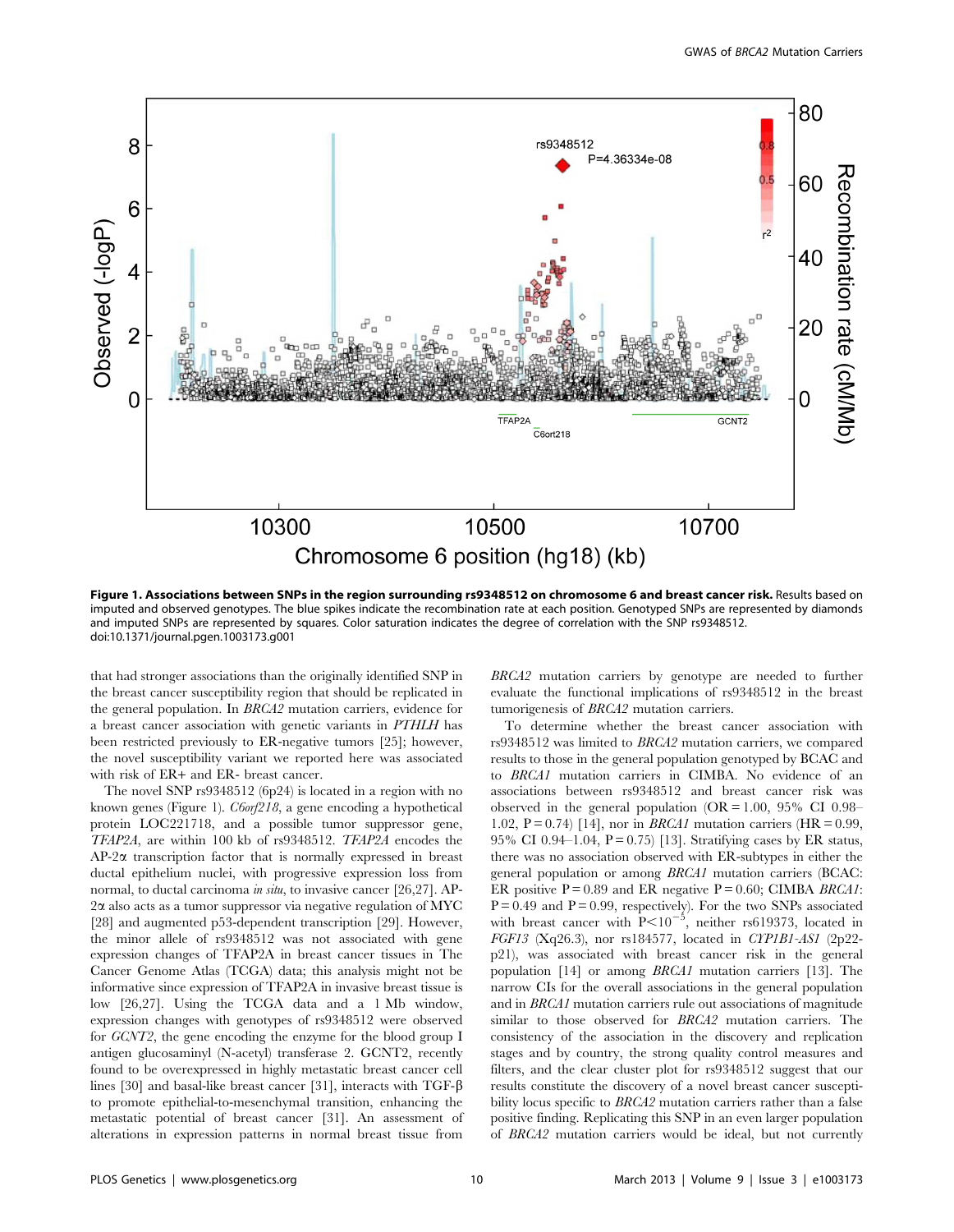

Figure 2. Predicted breast cancer risks for BRCA2 mutation carriers by the combined SNP profile distributions. Based on the known breast cancer susceptibility loci at FGFR2, TOX3, 12p11, 5q11, CDKN2A/B, LSP1, 8q24, ESR1, ZNF365, 3p24, 12q24, 5p12, 11q13 and the newly identified BRCA2 modifier locus at 6p24. The figure shows the risks at the 5<sup>th</sup> and 95<sup>th</sup> percentiles of the combined genotyped distribution as well as minimum, maximum and average risks. doi:10.1371/journal.pgen.1003173.g002

possible because we know of no investigators with appropriate data and germline DNA from BRCA2 mutation carriers who did not contribute their mutation carriers to iCOGS. However, CIMBA studies continue to recruit individuals into the consortium.

rs9348512 (6p24) is the first example of a common susceptibility variant identified through GWAS that modifies breast cancer risk specifically in BRCA2 mutation carriers. Previously reported BRCA2-modifying alleles for breast cancer, including those in FGFR2, TOX3, MAP3K1, LSP1, 2q35, SLC4A7, 5p12, 1p11.2, ZNF365, and 19p13.1 (ER-negative only) [18,32,33], are also associated with breast cancer risk in the general population and/or BRCA1 mutation carriers. Knowledge of the 6p24 locus might provide further insights into the biology of breast cancer development in BRCA2 mutation carriers. Additional variants that are specific modifiers of breast cancer risk in BRCA2 carriers may yet be discovered; their detection would require assembling larger samples of BRCA2 mutation carriers in the future.

While individually each of the SNPs associated with breast cancer in BRCA2 mutation carriers are unlikely to be used to guide breast cancer screening and risk-reducing management strategies, the combined effect of the general and BRCA2-specific breast cancer susceptibility SNPs might be used to tailor manage subsets of BRCA2 mutation carriers. Taking into account all loci associated with breast cancer risk in BRCA2 mutation carriers from the current analysis, including the 6p24 locus, the 5% of the BRCA2 mutation carriers at lowest risk were predicted to have breast cancer risks by age 80 in the range of 21–47% compared to 83–100% for the 5% of mutation carriers at highest risk on the basis of the combined SNP profile distribution. These results might serve as a stimulus for prospective trials of the clinical utility of such modifier panels.

## Supporting Information

Figure S1 Cluster plots for SNPs (A.) rs9348512, (B.) rs619373, and (C.) rs184577.

(TIF)

Figure S2 Multidimensional scaling plots of the top two principal components of genomic ancestry of all eligible BRCA2 iCOGS samples plotted with the HapMap CEU, ASI, and YRI samples: (A.) samples from Finland and BRCA2 6174delT carriers highlighted, and  $(B)$  samples, indicated in red, with  $>19\%$  non-European ancestry were excluded. (TIF)

Figure S3 Quantile-quantile plot comparing expected and observed distributions of P-values. Results displayed (A) for the complete sample, (B) after excluding samples from the GWAS discovery stage, and (C) for the complete sample and a set of SNPs from the iCOGS array that were selected independent from the results of the BRCA2 mutation carriers. (TIF)

Figure S4 Manhattan plot of P-values by chromosomal position for 18,086 SNPs selected on the basis of a previously published genome-wide association study of BRCA2 mutation carriers. Breast cancer associations results based on 4,330 breast cancer cases and 3,881 unaffected BRCA2 carriers. (TIF)

Figure S5 Forest plot of the country-specific, per-allele hazard ratios (HR) and 95% confidence intervals for the association between breast cancer and rs9348512 genotypes. (TIF)

Figure S6 Forest plot of the country-specific, per-allele hazard ratios (HR) and 95% confidence intervals for the association with breast cancer for (A.) rs619373 and (B.) rs184577 genotypes. (TIF)

Table S1 Quality control filtering steps for BRCA2 mutation carriers and SNPs on the COGs array. (DOC)

Table S2 Description of breast cancer affected and unaffected BRCA2 carriers included in the final analysis of the COGs array SNPs.

(DOC)

Table S3 Breast cancer hazards ratios (HR) and 95% confidence intervals (CI) for all SNPs with  $P<10^{-3}$  in a 500 Mb region around rs9348512 on 6p24 among BRCA2 mutation carriers. (DOC)

Table S4 Associations with SNPs at 6p24, FGF13 and 2p22 and breast and ovarian cancer risk using a competing risk analysis model.

(DOC)

## Acknowledgments

iCOGS: We acknowledge the contributions of Kyriaki Michailidou, Jonathan Tyrer, and Ali Amin Al Olama to the iCOGS statistical analyses and Shahana Ahmed, Melanie J. Maranian, and Catherine S. Healey for their contributions to the iCOGS genotyping quality control process.

Consortium of Modifiers of BRCA1/2 Associations (CIMBA): The authors would like to acknowledge the contribution of the staff of the genotyping unit under the supervision of Dr. Sylvie LaBoissière as well as Frédérick Robidoux from the McGill University and Génome Québec Innovation Centre.

Breast Cancer Association Consortium (BCAC): We thank all the individuals who took part in these studies and all the researchers,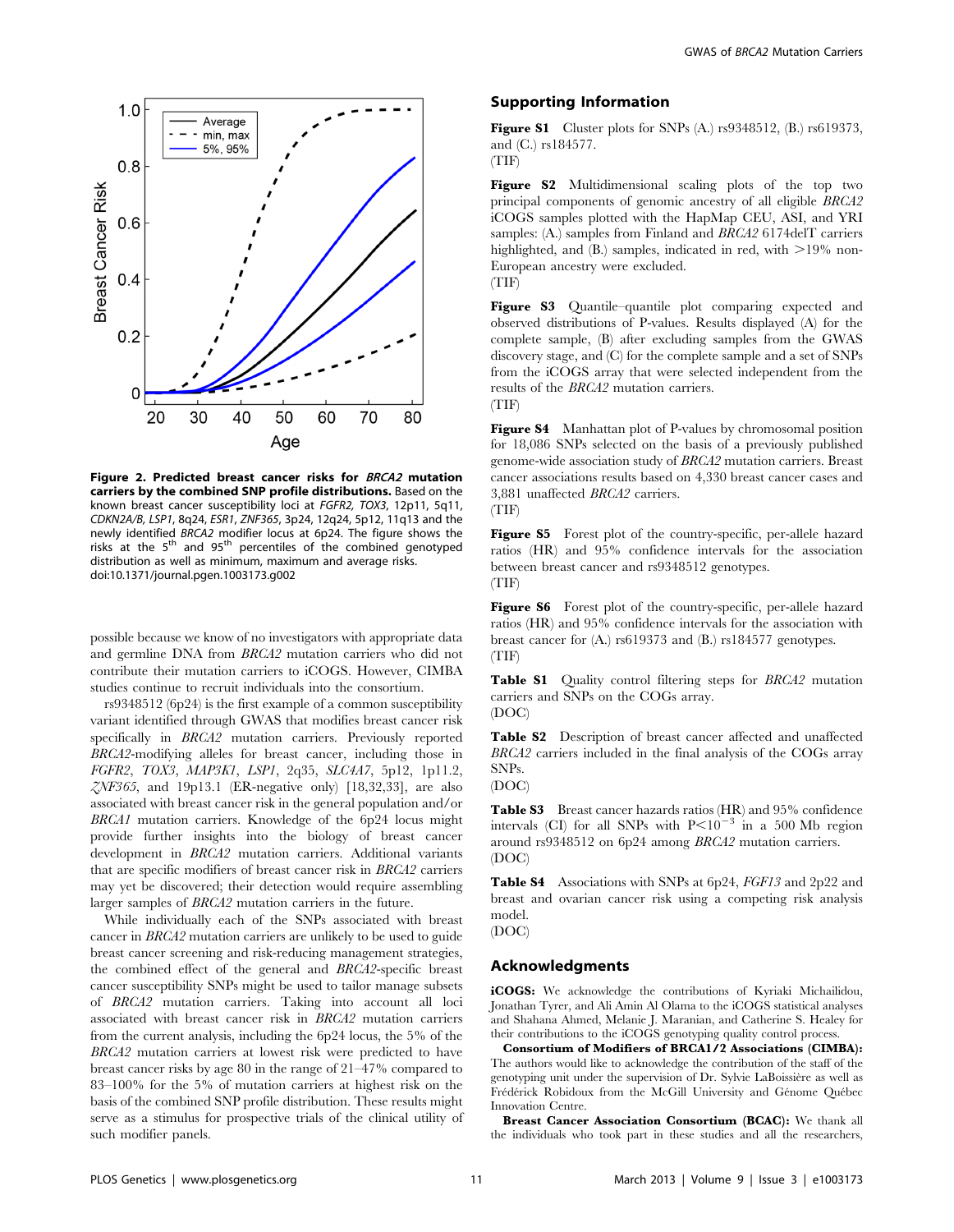clinicians, technicians, and administrative staff who have enabled this work to be carried out.

Amsterdam Breast Cancer Study (ABCS): We thank Annegien Broeks, Sten Cornelissen, Richard van Hien, Linde Braaf, Senno Verhoef, Laura van 't Veer, Emiel Rutgers, Ellen van der Schoot, and Femke Atsma.

Bavarian Breast Cancer Cases and Controls (BBCC): We thank Lothar Haeberle, Sonja Oeser, Silke Landrith, and Reiner Strick.

British Breast Cancer Study (BBCS): We thank Eileen Williams, Elaine Ryder-Mills, and Kara Sargus.

Breast Cancer Family Registry (BCFR) Studies: Samples from the NC-BCFR were processed and distributed by the Coriell Institute for Medical Research. We wish to thank members and participants in the Breast Cancer Family Registry for their contributions to the study. The ABCFS would like to also thank Maggie Angelakos, Judi Maskiell, and Gillian Dite. The content of this manuscript does not necessarily reflect the views or policies of the National Cancer Institute or any of the collaborating centers in the BCFR, nor does mention of trade names, commercial products, or organizations imply endorsement by the U.S. Government or the BCFR.

Baltic Familial Breast Ovarian Cancer Consortium (BFBOCC): BFBOCC-LT acknowledges Vilius Rudaitis, Laimonas Griškevičius, and Ramûnas Janavièius. BFBOCC-LV acknowledges oncologists Janis Eglitis, Anna Krilova, and Aivars Stengrevics.

Breast Cancer in Galway Genetic Study (BIGGS): We thank Niall McInerney, Gabrielle Colleran, Andrew Rowan, and Angela Jones.

BRCA-gene mutations and breast cancer in South African women (BMBSA): We wish to thank the families who contribute to the BMBSA study.

Beckman Research Institute of the City of Hope (BRICOH): We wish to thank Greg Wilhoite, Yuan Chun Ding, Linda Steele, and Marie Pinto for their work in participant enrollment and biospecimen and data management.

Breast Cancer Study of the University Clinic Heidelberg (BSUCH): We thank Peter Bugert, Medical Faculty Mannheim.

Copenhagen General Population Study (CGPS): We appreciate the staff and participants of the Copenhagen General Population Study. For the excellent technical assistance, we thank Dorthe Uldall Andersen, Maria Birna Arnadottir, Anne Bank, and Dorthe Kjeldgård Hansen.

Spanish National Cancer Centre (CNIO): We thank Alicia Barroso, Rosario Alonso, and Guillermo Pita for their assistance.

Spanish National Cancer Centre Breast Cancer Study (CNIO-BCS): We thank Charo Alonso, Guillermo Pita, Nuria Álvarez, Daniel Herrero, Primitiva Menendez, José Ignacio Arias Pérez, Pilar Zamora, the Human Genotyping-CEGEN Unit (CNIO).

CONsorzio Studi ITaliani sui Tumori Ereditari Alla Mammella (CONSIT TEAM): Bernard Peissel, Daniela Zaffaroni, and Giulia Melloni of the Fondazione IRCCS Istituto Nazionale Tumori (INT), Milan; Bernardo Bonanni of Istituto Europeo di Oncologia (IEO), Milan; Alessandra Viel and Riccardo Dolcetti of the Centro di Riferimento Oncologico (CRO) IRCCS, Aviano (PN); Liliana Varesco of the IRCCS AOU San Martino-IST Istituto Nazionale per la Ricerca sul Cancro, Genoa; Laura Papi of University of Florence, Florence; Laura Ottini and Giuseppe Giannini of ''La Sapienza'' University, Rome; Adele Patrini of the Ospedale di Circolo-Universita` dell'Insubria, Varese; Antonella Savarese and Aline Martayain of the Istituto Nazionale Tumori Regina Elena (IRE), Rome; and Stefania Tommasi of the Istituto Nazionale Tumori ''Giovanni Paolo II'', Bari, and the personnel of the CGT-lab at IFOM-IEO Campus, Milan, Italy.

Dana Farber Cancer Institute (DFCI): We thank the study staff and participants.

Genen Omgeving studie van de werkgroep Hereditiair Borstkanker Onderzoek Nederland (DNA HEBON): DNA HE-BON consists of the following Collaborating Centers: Coordinating center: Netherlands Cancer Institute, Amsterdam, NL: M.A. Rookus, F.B.L. Hogervorst, F.E. van Leeuwen, S. Verhoef, M.K. Schmidt, J.L. de Lange; Erasmus Medical Center, Rotterdam, NL: J.M. Collée, A.M.W. van den Ouweland, M.J. Hooning, C. Seynaeve, C.H.M. van Deurzen; Leiden University Medical Center, NL: C.J. van Asperen, J.T. Wijnen, R.A. Tollenaar, P. Devilee, T.C.T.E.F. van Cronenburg; Radboud University Nijmegen Medical Center, NL: C.M. Kets, A.R. Mensenkamp; University Medical Center Utrecht, NL: M.G.E.M. Ausems, R.B. van der Luijt; Amsterdam Medical Center, NL: C.M. Aalfs, T.A.M. van Os; VU

University Medical Center, Amsterdam, NL: J.J.P. Gille, Q. Waisfisz, H.E.J. Meijers-Heijboer; University Hospital Maastricht, NL: E.B. Gómez-Garcia, M.J. Blok; University Medical Center Groningen, NL: J.C. Oosterwijk, A.H. van der Hout, M.J. Mourits, G.H. de Bock. The Netherlands Foundation for the detection of hereditary tumours, Leiden, NL: H.F. Vasen.

Epidemiological study of BRCA1 & BRCA2 mutation carriers (EMBRACE): Douglas F. Easton is the PI of the study. EMBRACE Collaborating Centres are: Coordinating Centre, Cambridge: Susan Peock, Debra Frost, Steve Ellis, Elena Fineberg, Radka Platte. North of Scotland Regional Genetics Service, Aberdeen: Zosia Miedzybrodzka, Helen Gregory. Northern Ireland Regional Genetics Service, Belfast: Patrick Morrison, Lisa Jeffers. West Midlands Regional Clinical Genetics Service, Birmingham: Trevor Cole, Kai-ren Ong, Jonathan Hoffman. South West Regional Genetics Service, Bristol: Alan Donaldson, Margaret James. East Anglian Regional Genetics Service, Cambridge: Marc Tischkowitz, Joan Paterson, Amy Taylor. Medical Genetics Services for Wales, Cardiff: Alexandra Murray, Mark T. Rogers, Emma McCann. St James's Hospital, Dublin & National Centre for Medical Genetics, Dublin: M. John Kennedy, David Barton. South East of Scotland Regional Genetics Service, Edinburgh: Mary Porteous, Sarah Drummond. Peninsula Clinical Genetics Service, Exeter: Carole Brewer, Emma Kivuva, Anne Searle, Selina Goodman, Kathryn Hill. West of Scotland Regional Genetics Service, Glasgow: Rosemarie Davidson, Victoria Murday, Nicola Bradshaw, Lesley Snadden, Mark Longmuir, Catherine Watt, Sarah Gibson, Eshika Haque, Ed Tobias, Alexis Duncan. South East Thames Regional Genetics Service, Guy's Hospital London: Louise Izatt, Chris Jacobs, Caroline Langman. North West Thames Regional Genetics Service, Harrow: Angela Brady, Huw Dorkins, Athalie Melville, Kashmir Randhawa. Leicestershire Clinical Genetics Service, Leicester: Julian Barwell. Yorkshire Regional Genetics Service, Leeds: Julian Adlard, Gemma Serra-Feliu. Cheshire & Merseyside Clinical Genetics Service, Liverpool: Ian Ellis, Catherine Houghton. Manchester Regional Genetics Service, Manchester: D. Gareth Evans, Fiona Lalloo, Jane Taylor. North East Thames Regional Genetics Service, NE Thames, London: Lucy Side, Alison Male, Cheryl Berlin. Nottingham Centre for Medical Genetics, Nottingham: Jacqueline Eason, Rebecca Collier. Northern Clinical Genetics Service, Newcastle: Fiona Douglas, Oonagh Claber, Irene Jobson. Oxford Regional Genetics Service, Oxford: Lisa Walker, Diane McLeod, Dorothy Halliday, Sarah Durell, Barbara Stayner. The Institute of Cancer Research and Royal Marsden NHS Foundation Trust: Rosalind A. Eeles, Susan Shanley, Nazneen Rahman, Richard Houlston, Elizabeth Bancroft, Elizabeth Page, Audrey Ardern-Jones, Kelly Kohut, Jennifer Wiggins, Elena Castro, Emma Killick, Sue Martin, Gillian Rea, Anjana Kulkarni. North Trent Clinical Genetics Service, Sheffield: Jackie Cook, Oliver Quarrell, Cathryn Bardsley. South West Thames Regional Genetics Service, London: Shirley Hodgson, Sheila Goff, Glen Brice, Lizzie Winchester, Charlotte Eddy, Vishakha Tripathi, Virginia Attard, Anna Lehmann. Wessex Clinical Genetics Service, Princess Anne Hospital, Southampton: Diana Eccles, Anneke Lucassen, Gillian Crawford, Donna McBride, Sarah Smalley.

ESTHER Breast Cancer Study (ESTHER): Additional cases were recruited in the context of the VERDI study. We thank Hartwig Ziegler, Sonja Wolf, and Volker Hermann.

German Consortium of Hereditary Breast and Ovarian Cancer (GC-HBOC): We are very thankful to all family members who participated in this study; Wolfram Heinritz, Center Leipzig, and Dieter Schäfer, Center Frankfurt, for providing DNA samples; and Juliane Köhler for excellent technical assistance; as well as Heide Hellebrand, Stefanie Engert, and GC-HBOC.

Genetic Modifiers of Cancer Risk in BRCA1/2 Mutation Carriers (GEMO): National Cancer Genetics Network «UNICANCER Genetic Group», France. We wish to thank all the GEMO collaborating groups for their contribution to this study. GEMO Collaborating Centers are: Coordinating Centres, Unité Mixte de Génétique Constitutionnelle des Cancers Fréquents, Hospices Civils de Lyon - Centre Léon Bérard, & Equipe «Génétique du cancer du sein», Centre de Recherche en Cancérologie de Lyon: Olga Sinilnikova, Sylvie Mazoyer, Francesca Damiola, Laure Barjhoux, Carole Verny-Pierre, Sophie Giraud, Mélanie Léone; and Service de Génétique Oncologique, Institut Curie, Paris: Dominique Stoppa-Lyonnet, Marion Gauthier-Villars, Bruno Buecher, Claude Houdayer, Virginie Moncoutier, Muriel Belotti, Carole Tirapo, Antoine de Pauw. Institut Gustave Roussy, Villejuif: Brigitte Bressac-de-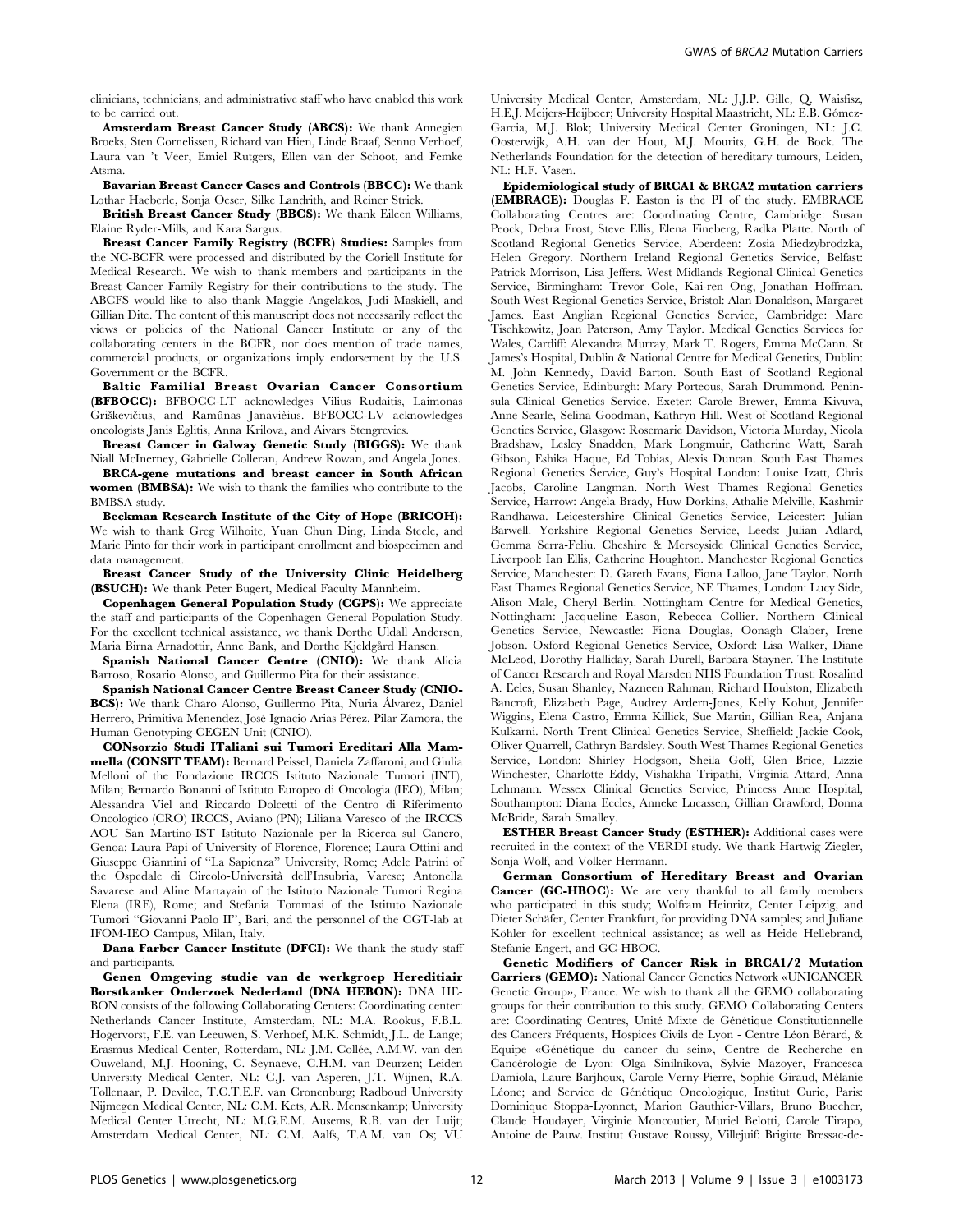Paillerets, Olivier Caron. Centre Jean Perrin, Clermont-Ferrand: Yves-Jean Bignon, Nancy Uhrhammer. Centre Léon Bérard, Lyon: Christine Lasset, Valérie Bonadona, Sandrine Handallou. Centre François Baclesse, Caen: Agnès Hardouin, Pascaline Berthet. Institut Paoli Calmettes, Marseille: Hagay Sobol, Violaine Bourdon, Tetsuro Noguchi, Audrey Remenieras, François Eisinger. CHU Arnaud-de-Villeneuve, Montpellier: Isabelle Coupier, Pascal Pujol. Centre Oscar Lambret, Lille: Jean-Philippe Peyrat, Joëlle Fournier, Françoise Révillion, Philippe Vennin, Claude Adenis. Hôpital René Huguenin/Institut Curie, St Cloud: Etienne Rouleau, Rosette Lidereau, Liliane Demange, Catherine Nogues. Centre Paul Strauss, Strasbourg: Danièle Muller, Jean-Pierre Fricker. Institut Bergonié, Bordeaux: Emmanuelle Barouk-Simonet, Françoise Bonnet, Virginie Bubien, Nicolas Sevenet, Michel Longy. Institut Claudius Regaud, Toulouse: Christine Toulas, Rosine Guimbaud, Laurence Gladieff, Viviane Feillel. CHU Grenoble: Dominique Leroux, Hélène Dreyfus, Christine Rebischung, Magalie Peysselon. CHU Dijon: Fanny Coron, Laurence Faivre. CHU St-Etienne: Fabienne Prieur, Marine Lebrun, Caroline Kientz. Hôtel Dieu Centre Hospitalier, Chambéry: Sandra Fert Ferrer. Centre Antoine Lacassagne, Nice: Marc Frénay. CHU Limoges: Laurence Vénat-Bouvet. CHU Nantes: Capucine Delnatte. CHU Bretonneau, Tours: Isabelle Mortemousque. Groupe Hospitalier Pitié-Salpétrière, Paris: Florence Coulet, Chrystelle Colas, Florent Soubrier. CHU Vandoeuvre-les-Nancy : Johanna Sokolowska, Myriam Bronner. Creighton University, Omaha, USA: Henry T.Lynch, Carrie L.Snyder.

Gene Environment Interaction and Breast Cancer in Germany (GENICA): The GENICA network: Dr. Margarete Fischer-Bosch-Institute of Clinical Pharmacology, Stuttgart, and University of Tübingen, Germany; [CJ, Hiltrud Brauch], Department of Internal Medicine, Evangelische Kliniken Bonn gGmbH, Johanniter Krankenhaus, Bonn, Germany [Yon-Dschun Ko, Christian Baisch], Institute of Pathology, University of Bonn, Bonn, Germany [Hand-Peter Fischer], Molecular Genetics of Breast Cancer, Deutsches Krebsforschungszentrum (DKFZ), Heidelberg, Germany [UH]; and Institute for Prevention and Occupational Medicine of the German Social Accident Insurance (IPA), Bochum, Germany [Thomas Bruening, Beate Pesch, Sylvia Rabstein, Anne Spickenheuer, VH].

Hospital Clinico San Carlos (HCSC): We acknowledge Alicia Tosar for her technical assistance.

Helsinki Breast Cancer Study (HEBCS): HEBCS would like to thank Drs. Kristiina Aittomäki, Carl Blomqvist and Kirsimari Aaltonen, and Taru A. Muranen and RN Irja Erkkilä for their help with the HEBCS data and samples.

Hannover-Minsk Breast Cancer Study (HMBCS): We thank Natalia Bogdanova, Natalia Antonenkova, Hans Christiansen, and Peter Hillemanns.

Study of Genetic Mutations in Breast and Ovarian Cancer patients in Hong Kong and Asia (HRBCP): We wish to thank Hong Kong Sanatorium and Hospital for their continual support.

Molecular Genetic Studies of Breast- and Ovarian Cancer in Hungary (HUNBOCS): We wish to thank the Hungarian Breast and Ovarian Cancer Study Group members (Janos Papp, Aniko Bozsik, Kristof Arvai, Judit Franko, Maria Balogh, Gabriella Varga, Judit Ferenczi, Department of Molecular Genetics, National Institute of Oncology, Budapest, Hungary), and the clinicians and patients for their contributions to this study.

University Hospital Vall d'Hebron (HVH): We thank the study staff and participants.

INterdisciplinary HEalth Research Internal Team BReast CAncer susceptibility (INHERIT): We would like to thank Dr Martine Dumont, Martine Tranchant for sample management and skillful technical assistance.

Kuopio Breast Cancer Project (KBCP): We thank Eija Myöhänen and Helena Kemiläinen.

Kathleen Cuningham Consortium for Research into Familial Breast Cancer (kConFab/AOCS): We thank Heather Thorne, Eveline Niedermayr, all the kConFab research nurses and staff, the heads and staff of the Family Cancer Clinics, and the Clinical Follow Up Study for their contributions to this resource, and the many families who contribute to kConFab.

Leuven Multidisciplinary Breast Centre (LMBC): We thank Gilian Peuteman, Dominiek Smeets, Thomas Van Brussel, and Kathleen Corthouts.

Mammary Carcinoma Risk Factor Investigation (MARIE): We thank Dieter Flesch-Janys, Rebecca Hein, Stefan Nickels, Muhabbet Celik, Sabine Behrens, and Ursula Eilber.

Milan Breast Cancer Study Group (MBCSG): We thank Daniela Zaffaroni of the Fondazione Istituto Nazionale Tumori, Milan, Italy and the personnel of the CGT laboratory at IFOM-IEO Campus, Milan, Italy.

Montreal Gene-Environment Breast Cancer Study (MTLGEBCS): We thank Martine Tranchant (Cancer Genomics Laboratory, CRCHUQ), Marie-France Valois, Annie Turgeon, and Lea Heguy (McGill University Health Center, Royal Victoria Hospital; McGill University) for DNA extraction, sample management, and skillful technical assistance.

General Hospital Vienna (MUV): We thank the study staff and participants.

National Israeli Cancer Control Center (NICCC): We wish to thank the NICCC National Familial Cancer Consultation Service team led by Sara Dishon, the lab team led by Dr. Flavio Lejbkowicz, and the research field operations team led by Dr. Mila Pinchev.

Oulu Breast Cancer Study (OBCS): We thank Katri Pylkäs, Arja Jukkola-Vuorinen, Mervi Grip, Saila Kauppila, Meeri Otsukka, and Kari Mononen.

Ontario Cancer Genetics Network (OCGN): We thank the study staff and participants.

Leiden University Medical Centre Breast Cancer Study (ORIGO): We thank E. Krol-Warmerdam, and J. Blom for patient accrual, administering questionnaires, and managing clinical information. The LUMC survival data were retrieved from the Leiden hospital-based cancer registry system (ONCDOC) with the help of Dr. J. Molenaar.

The Ohio State University Comprehensive Cancer Center (OSUCCG): Kevin Sweet, Caroline Craven, and Michelle O'Conor were instrumental in accrual of study participants, ascertainment of medical records and database management. Samples were processed by the OSU Human Genetics Sample Bank.

Odense University Hospital (OUH): We thank the study staff and participants.

Università di Pisa (PBCS): We thank the study staff and participants.

The U.S. National Cancer Institute Polish Breast Cancer Study (PBCS): We thank the study collaborators Drs. Louise Brinton, Mark Sherman, Stephen Chanock, Neonila Szeszenia-Dabrowska, Beata Peplonska, and Witold Zatonski, as well as Pei Chao and Michael Stagner, for their data management support.

Rotterdam Breast Cancer Study (RBCS): We thank Petra Bos, Jannet Blom, Ellen Crepin, Elisabeth Huijskens, Annette Heemskerk, and the Erasmus MC Family Cancer Clinic.

Sheffield Breast Cancer Study (SBCS): We thank Sue Higham, Helen Cramp, and Dan Connley.

South East Asian Breast Cancer Association Study (SEABASS): We would like to thank Yip Cheng Har, Nur Aishah Mohd Taib, Phuah Sze Yee, Norhashimah Hassan, and all the research nurses, research assistants, and doctors involved in the MyBrCa Study for assistance in patient recruitment, data collection, and sample preparation. In addition, we thank Philip Iau, Sng Jen-Hwei, and Sharifah Nor Akmal for contributing samples from the Singapore Breast Cancer Study and the HUKM-HKL Study respectively.

Study of Epidemiology and Risk Factors in Cancer Heredity (SEARCH): We thank the SEARCH and EPIC teams.

Sheba Medical Centre (SMC): SMC team wishes to acknowledge the assistance of the Meirav Comprehensive breast cancer center team at the Sheba Medical Center for assistance in this study.

Swedish Breast Cancer Study (SWE-BRCA): Swedish scientists participating as SWE-BRCA collaborators are: from Lund University and University Hospital: Åke Borg, Håkan Olsson, Helena Jernström, Karin Henriksson, Katja Harbst, Maria Soller, Niklas Loman, Ulf Kristoffersson; from Gothenburg Sahlgrenska University Hospital: Anna Öfverholm, Margareta Nordling, Per Karlsson, Zakaria Einbeigi; from Stockholm and Karolinska University Hospital: Anna von Wachenfeldt, Annelie Liljegren, Annika Lindblom, Brita Arver, Gisela Barbany Bustinza, Johanna Rantala; from Umeå University Hospital: Beatrice Melin, Christina Edwinsdotter Ardnor, Monica Emanuelsson; from Uppsala University: Hans Ehrencrona, Maritta Hellström Pigg, Richard Rosenquist; from Linköping University Hospital: Marie Stenmark-Askmalm, Sigrun Liedgren.

The University of Chicago Center for Clinical Cancer Genetics and Global Health (UCHICAGO): We wish to thank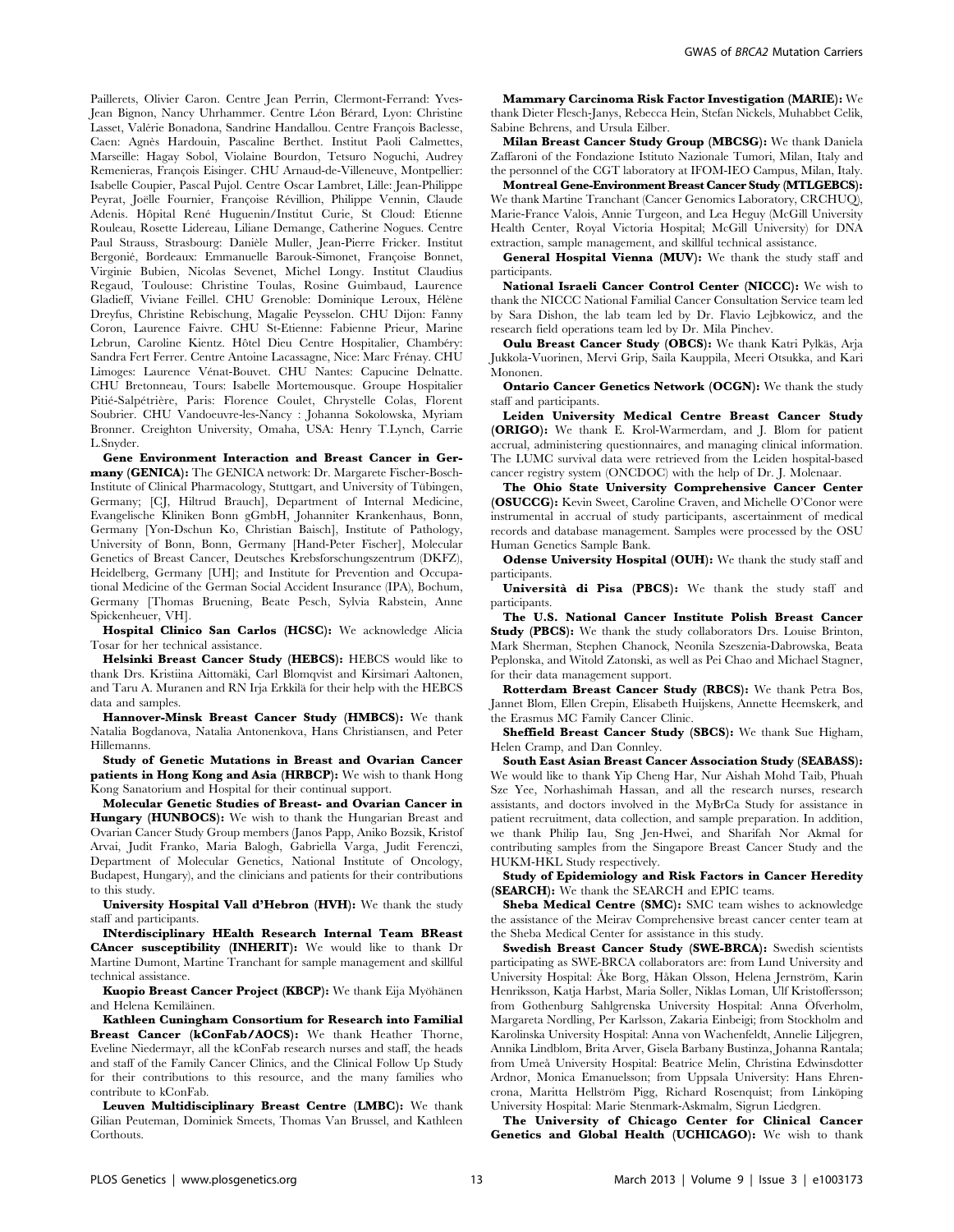Cecilia Zvocec,Qun Niu, physicians, genetic counselors, research nurses and staff of the Cancer Risk Clinic for their contributions to this resource, and the many families who contribute to our program.

University of California Los Angeles (UCLA): We thank Joyce Seldon MSGC and Lorna Kwan MPH for assembling the data for this study.

University of California San Francisco (UCSF): We would like to thank Ms. Salina Chan for her data management and the following genetic counselors for participant recruitment: Beth Crawford, Nicola Stewart, Julie Mak, and Kate Lamvik.

United Kingdom Breakthrough Generations Study (UKBGS): We thank Breakthrough Breast Cancer and the Institute of Cancer Research for support of the Breakthrough Generations Study, and the study participants, study staff, and the doctors, nurses, and other health care providers and health information sources who have contributed to the study.

United Kingdom Familial Ovarian Cancer Registries (UK-FOCR): We thank Simon Gayther, Susan Ramus, Carole Pye, Patricia Harrington, and Eva Wozniak for their contributions towards the UKFOCR.

Victorian Familial Cancer Trials Group (VFCTG): We acknowledge Geoffrey Lindeman, Marion Harris, Martin Delatycki of the Victorian Familial Cancer Trials Group. We thank Sarah Sawyer and Rebecca Driessen for assembling this data and Ella Thompson for performing all DNA amplification.

## Author Contributions

Conceived and designed the experiments: P Hall, FJ Couch, J Simard, D Altshuler, DF Easton, G Chenevix-Trench, AC Antoniou, K Offit.

#### References

- 1. Antoniou AC, Cunningham AP, Peto J, Evans DG, Lalloo F, et al. (2008) The BOADICEA model of genetic susceptibility to breast and ovarian cancers: updates and extensions. Br J Cancer 98: 1457–1466.
- 2. Gaudet MM, Kirchhoff T, Green T, Vijai J, Korn JM, et al. (2010) Common genetic variants and modification of penetrance of BRCA2-associated breast cancer. PLoS Genet 6: e1001183. doi:10.1371/journal.pgen.1001183
- 3. Turnbull C, Ahmed S, Morrison J, Pernet D, Renwick A, et al. (2010) Genomewide association study identifies five new breast cancer susceptibility loci. Nat Genet 42: 504–507.
- 4. Lindstrom S, Vachon CM, Li J, Varghese J, Thompson D, et al. (2011) Common variants in ZNF365 are associated with both mammographic density and breast cancer risk. Nat Genet 43: 185–187.
- 5. Couch FJ, Gaudet MM, Antoniou AC, Ramus SJ, Kuchenbaecker KB, et al. (2012) Common variants at the 19p13.1 and ZNF365 loci are associated with ER subtypes of breast cancer and ovarian cancer risk in BRCA1 and BRCA2 mutation carriers. Cancer Epidemiol Biomarkers Prev 21: 645–657.
- 6. (2006) Commonly studied single-nucleotide polymorphisms and breast cancer: results from the Breast Cancer Association Consortium. J Natl Cancer Inst 98: 1382–1396.
- 7. Gayther SA, Song H, Ramus SJ, Kjaer SK, Whittemore AS, et al. (2007) Tagging single nucleotide polymorphisms in cell cycle control genes and susceptibility to invasive epithelial ovarian cancer. Cancer Res 67: 3027–3035.
- 8. Kote-Jarai Z, Easton DF, Stanford JL, Ostrander EA, Schleutker J, et al. (2008) Multiple novel prostate cancer predisposition loci confirmed by an international study: the PRACTICAL Consortium. Cancer Epidemiol Biomarkers Prev 17: 2052–2061.
- 9. Kermani BG (2008) Artificial intelligence and global normalization methods for enotype
- 10. Robertson A, Hill WG (1984) Deviations from Hardy-Weinberg proportions: sampling variances and use in estimation of inbreeding coefficients. Genetics 107: 703–718.
- 11. (2010) A map of human genome variation from population-scale sequencing. Nature 467: 1061–1073.
- 12. Howie BN, Donnelly P, Marchini J (2009) A flexible and accurate genotype imputation method for the next generation of genome-wide association studies. PLoS Genet 5: e1000529. doi:10.1371/journal.pgen.1000529
- 13. Couch FJ, Wang X, McGuffog L, Lee A, Olswold C, et al. (2012) Genome-wide association study in BRCA1 mutation carriers identifies novel loci associated with breast and ovarian cancer risk. Nat Genet under review.
- 14. Michailidou K, Hall P, Gonzalez-Neira A, Ghoussaini M, Dennis J, et al. (2012) Large-scale genotyping identifies 38 new breast cancer susceptibility loci. Nat Genet under review.
- 15. Barnes D, Lee A, Embrace, Easton D, Antoniou AC (2012) Evaluation of association methods for analyzing modifiers of disease risk in carriers of high-risk mutations. Genet Epidemiol in press.

Performed the experiments: MM Gaudet, KB Kuchenbaecker, J Vijai, RJ Klein, T Kirchhoff. Analyzed the data: MM Gaudet, KB Kuchenbaecker, J Vijai, RJ Klein, L McGuffog, D Barrowdale, AM Dunning, J Simard, D Altshuler, DF Easton, AC Antoniou, K Offit. Contributed reagents/ materials/analysis tools: L McGuffog, D Barrowdale, AM Dunning, A Lee, J Dennis, S Healey, E Dicks, P Soucy, OM Sinilnikova, VS Pankratz, X Wang, RC Eldridge, DC Tessier, D Vincent, F Bacot, FBL Hogervorst, S Peock, D Stoppa-Lyonnet, P Peterlongo, RK Schmutzler, KL Nathanson, M Piedmonte, CF Singer, M Thomassen, TvO Hansen, SL Neuhausen, I Blanco, MH Greene, J Garber, JN Weitzel, IL Andrulis, DE Goldgar, E D'Andrea, T Caldes, H Nevanlinna, A Osorio, EJ van Rensburg, A Arason, G Rennert, AMW van den Ouweland, AH van der Hout, CM Kets, CM Aalfs, JT Wijnen, MGEM Ausems, D Frost, S Ellis, E Fineberg, R Platte, DG Evans, C Jacobs, J Adlard, M Tischkowitz, ME Porteous, F Damiola, L Golmard, L Barjhoux, M Longy, M Belotti, SF Ferrer, S Mazoyer, AB Spurdle, S Manoukian, M Barile, M Genuardi, N Arnold, A Meindl, C Sutter, B Wappenschmidt, SM Domchek, G Pfeiler, E Friedman, UB Jensen, M Robson, S Shah, C Lazaro, PL Mai, J Benitez, MC Southey, MK Schmidt, PA Fasching, J Peto, MK Humphreys, Q Wang, K Michailidou, EJ Sawyer, B Burwinkel, P Guénel, SE Bojesen, RL Milne, H Brenner, M Lochmann, K Aittomäki, T Dörk, S Margolin, A Mannermaa, D Lambrechts, J Chang-Claude, P Radice, GG Giles, CA Haiman, R Winqvist, P Devillee, M García-Closas, N Schoof, MJ Hooning, A Cox, PDP Pharoah, A Jakubowska, N Orr, A González-Neira, G Pita, MR Alonso, P Hall, FJ Couch, DF Easton, G Chenevix-Trench, AC Antoniou, K Offit. Wrote the paper: MM Gaudet, KB Kuchenbaecker, J Vijai, RJ Klein, AC Antoniou, K Offit.

- 16. Antoniou AC, Goldgar DE, Andrieu N, Chang-Claude J, Brohet R, et al. (2005) A weighted cohort approach for analysing factors modifying disease risks in carriers of high-risk susceptibility genes. Genet Epidemiol 29: 1–11.
- 17. Antoniou AC, Sinilnikova OM, Simard J, Leone M, Dumont M, et al. (2007) RAD51 135G->C modifies breast cancer risk among BRCA2 mutation carriers: results from a combined analysis of 19 studies. Am J Hum Genet 81: 1186–1200.
- 18. Antoniou AC, Wang X, Fredericksen ZS, McGuffog L, Tarrell R, et al. (2010) A locus on 19p13 modifies risk of breast cancer in BRCA1 mutation carriers and is associated with hormone receptor-negative breast cancer in the general population. Nat Genet 42: 885–892.
- 19. Mulligan AC, Couch FJ, Barrowdale D, Domchek SM, Eccles D, et al. (2011) Common breast cancer susceptibility alleles are associated with tumour subtypes in BRCA1 and BRCA2 mutation carriers: results from the Consortium of Investigators of Modifiers of BRCA1/2. Breast Cancer Res 13: R110.
- 20. Aulchenko YS, Ripke S, Isaacs A, van Duijn CM (2007) GenABEL: an R library for genome-wide association analysis. Bioinformatics 23: 1294–1296.
- 21. Lange K, Weeks D, Boehnke M (1988) Programs for Pedigree Analysis: MENDEL, FISHER, and dGENE. Genet Epidemiol 5: 471–472.
- 22. Liu JZ, McRae AF, Nyholt DR, Medland SE, Wray NR, et al. (2010) A versatile gene-based test for genome-wide association studies. Am J Hum Genet 87: 139– 145.
- 23. Ashburner M, Ball CA, Blake JA, Botstein D, Butler H, et al. (2000) Gene ontology: tool for the unification of biology. The Gene Ontology Consortium. Nat Genet 25: 25–29.
- 24. Antoniou AC, Beesley J, McGuffog L, Sinilnikova OM, Healey S, et al. (2010) Common breast cancer susceptibility alleles and the risk of breast cancer for BRCA1 and BRCA2 mutation carriers: implications for risk prediction. Cancer Res 70: 9742–9754.
- 25. Antoniou AC, Kuchenbaecker KB, Soucy P, Beesley J, Chen X, et al. (2012) Common variants at 12p11, 12q24, 9p21, 9q31.2 and in ZNF365 are associated with breast cancer risk for BRCA1 and/or BRCA2 mutation carriers. Breast Cancer Res 14: R33.
- 26. Friedrichs N, Jager R, Paggen E, Rudlowski C, Merkelbach-Bruse S, et al. (2005) Distinct spatial expression patterns of AP-2alpha and AP-2gamma in nonneoplastic human breast and breast cancer. Mod Pathol 18: 431–438.
- 27. Gee JM, Robertson JF, Ellis IO, Nicholson RI, Hurst HC (1999) Immunohistochemical analysis reveals a tumour suppressor-like role for the transcription factor AP-2 in invasive breast cancer. J Pathol 189: 514–520.
- 28. Gaubatz S, Imhof A, Dosch R, Werner O, Mitchell P, et al. (1995) Transcriptional activation by Myc is under negative control by the transcription factor AP-2. EMBO J 14: 1508–1519.
- 29. McPherson LA, Loktev AV, Weigel RJ (2002) Tumor suppressor activity of AP2alpha mediated through a direct interaction with p53. J Biol Chem 277: 45028–45033.